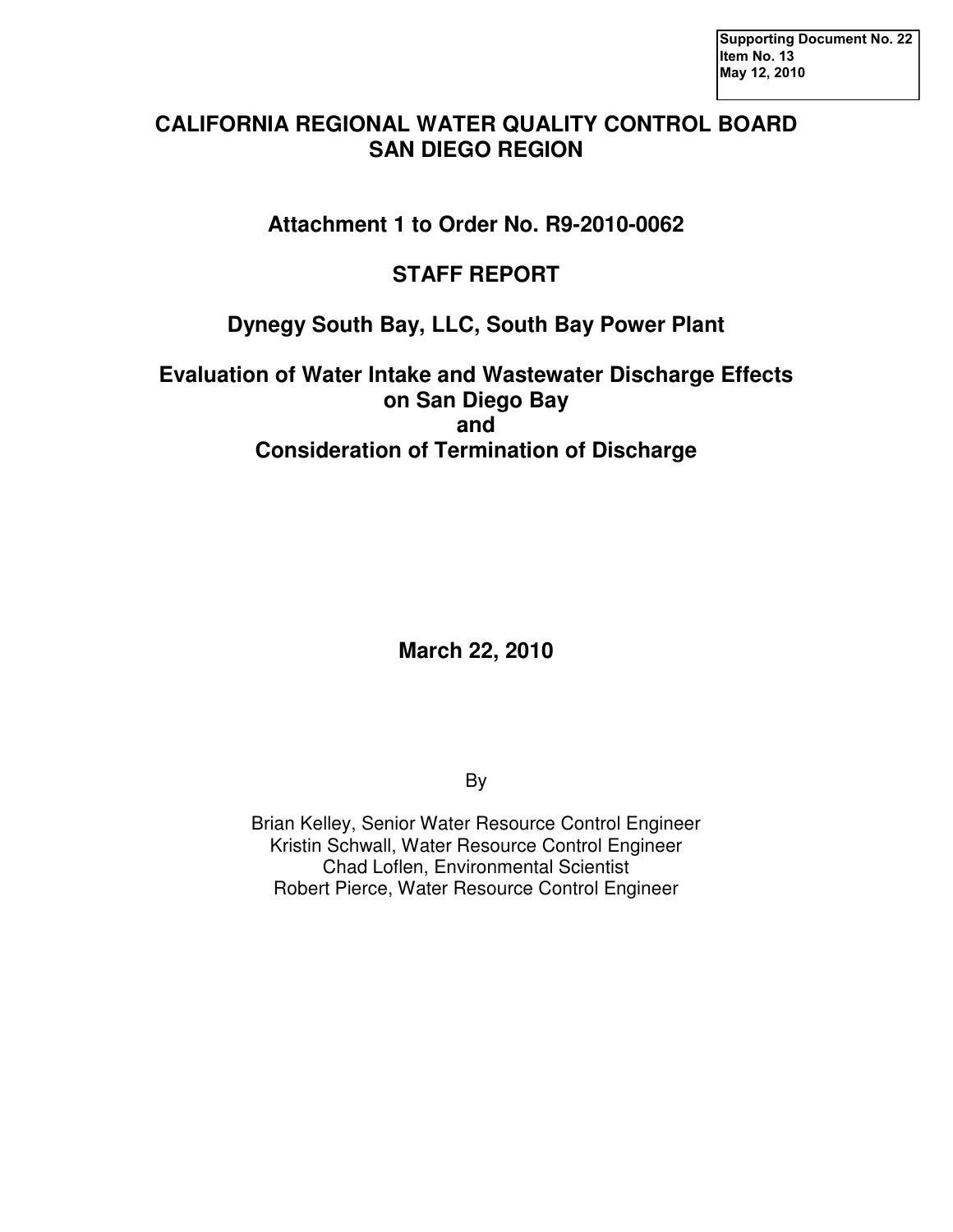#### **Table of Contents**

| 2 <sup>1</sup> |     |
|----------------|-----|
| 3 <sub>1</sub> |     |
| a.             |     |
|                |     |
|                |     |
| d.             |     |
| $\theta$ .     |     |
| f.             |     |
| g.             |     |
| $h_{-}$        |     |
| i.             |     |
|                | .24 |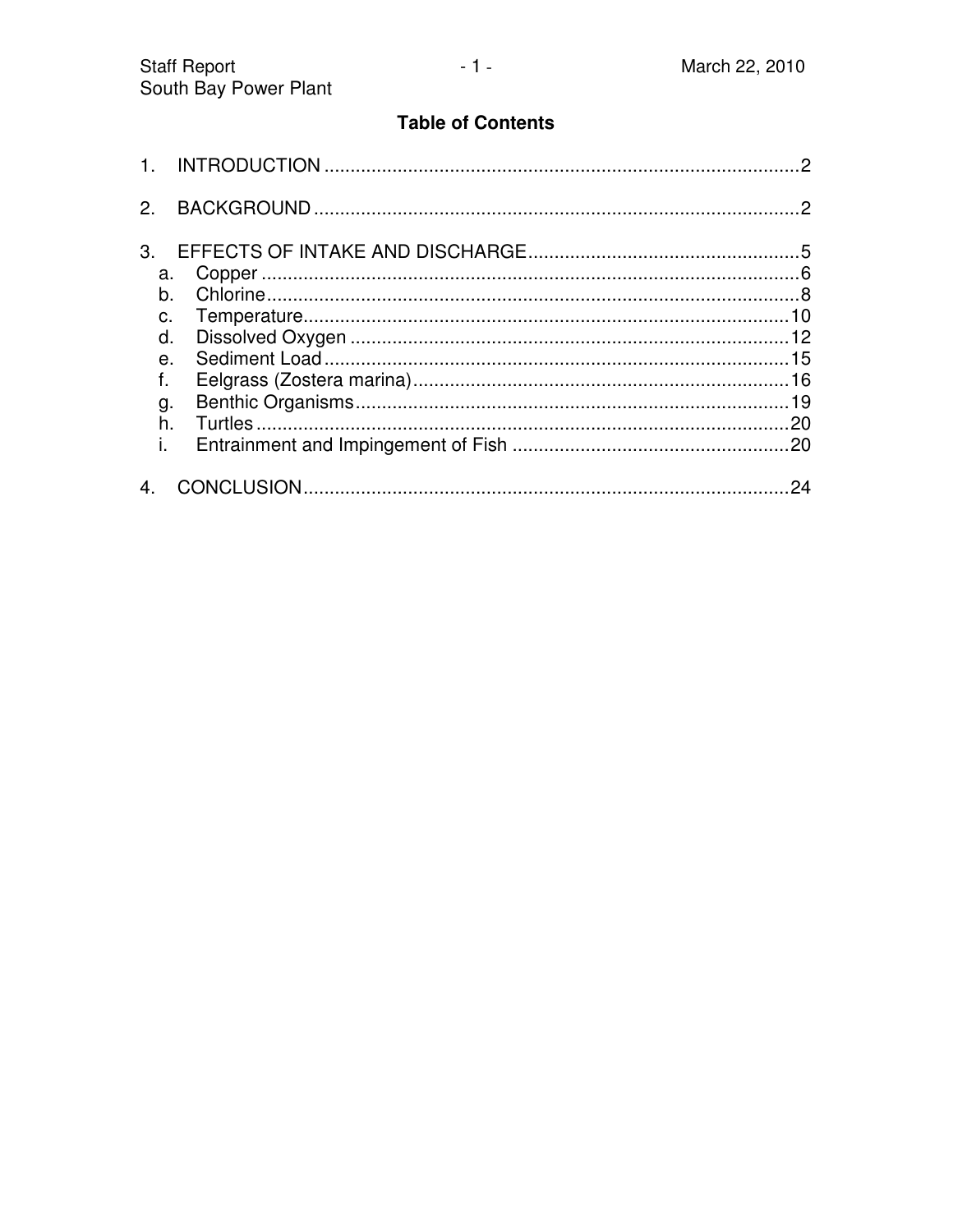# **1. INTRODUCTION**

This report provides an evaluation of the California Regional Water Quality Control Board, San Diego Region (San Diego Water Board) file records including testimony, technical evidence, and supporting documentation submitted to the San Diego Water Board relevant to determining:

1) Whether South Bay Power Plant intake and discharge operations endanger human health or the environment and can only be regulated to acceptable levels by NPDES permit modification or termination [see 40 Code of Federal Regulations, section 122.64(a)(3)]; and

2) Whether any effects identified in Item 1 above provide a sufficient basis for the Regional Water Board to require that South Bay Power Plant discharges be terminated earlier than December 31, 2010 and prior to California Independent System Operators (CAISO's) release of Units 1 and 2 from "Reliability Must Run" (RMR) status.

# **2. BACKGROUND**

The South Bay Power Plant (SBPP) is a gas and oil fueled electrical power generating plant, operated by Dynegy South Bay, LLC (Dynegy) and located on the southeastern shore of San Diego Bay in the City of Chula Vista, approximately 16 km (10 miles) north of the U.S.-Mexican border. The plant has historically operated with four major steam cycle units with a net generating capacity of 723 megawatts electric (MWe). Each unit can generate independently or in conjunction with any other unit. Generation typically cycles on a daily basis in response to demand for electricity. The South Bay Power Plant has been operating at its current location since 1960. A facility map of SBPP is below showing the inlet channel, discharge channel, inlet sample location, discharge sample location, and original temperature compliance point.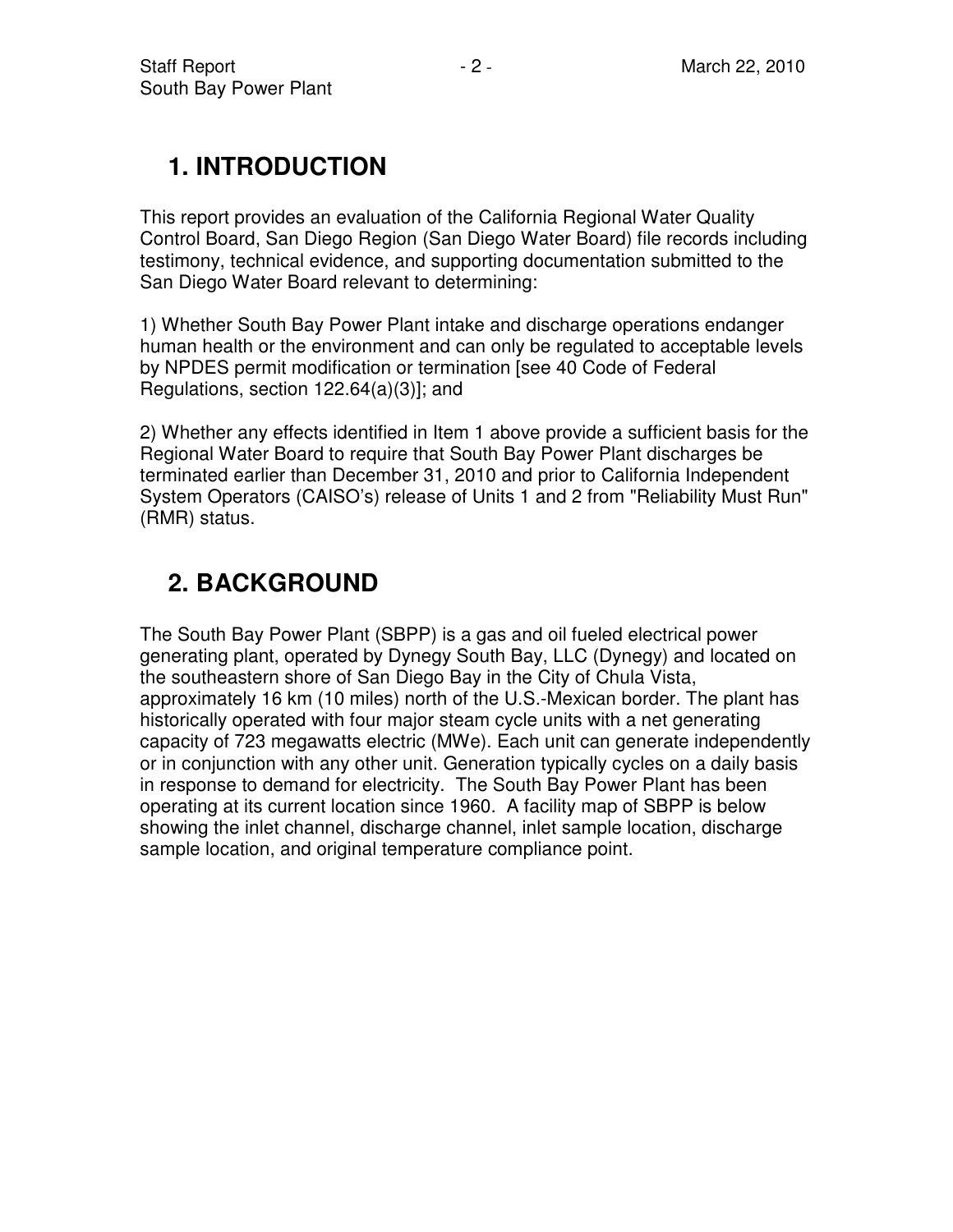



The SBPP uses the waters of San Diego Bay for once-through cooling (OTC) of its four electric generating units. Each unit is supplied by two circulating water pumps. The quantity of water circulated through the plant is dependent upon the number of pumps in operation. When all pumps are in operation, the circulating water flow through the plant is 601 million gallons per day (mgd). The South Bay Power Plant circulates water it withdraws from San Diego Bay once through the power plant's cooling system to condense freshwater steam used in power production. After passing through the plant, the circulating water is discharged through a channel that continually mixes with San Diego Bay water.

The SBPP discharge is regulated under National Pollutant Discharge Elimination System (NPDES) Order No. R9-2004-0154 (NPDES Order R9-2004-0154), adopted by the San Diego Water Board in November 2004. The NPDES Order originally contained an expiration date of November 10, 2009. Dynegy satisfied the legal requirements for an administrative extension of its current expired NPDES Order by submitting a timely and complete application on April 10, 2009 for the reissuance of the current NPDES Order.

Dynegy updated the NPDES Permit application by letters dated October 16, 2009 and October 19, 2009 regarding the schedule for anticipated shutdown and closure of the South Bay Power Plant. Dynegy requested to continue operation of electrical generating Units 1 and 2 under the current NPDES Order R9-2004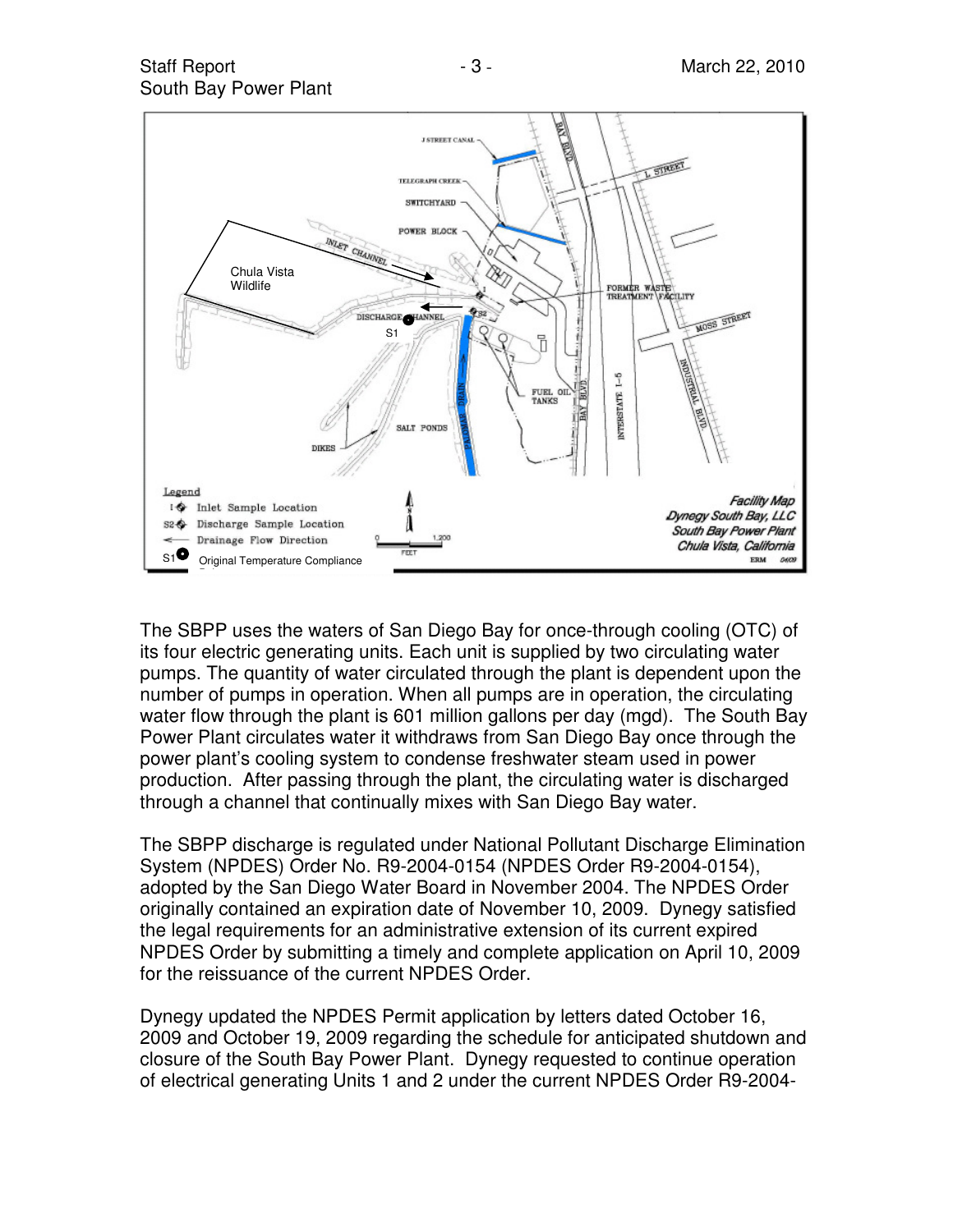0154 at a reduced maximum flow-rate of 225 mgd until December 31, 2010 based on the following considerations:

- The California Independent System Operator (CAISO) has terminated the "Reliability-Must-Run" (RMR) contract for South Bay Power Plant electrical generating Units 3 and 4 such that operation of these units, and use of the associated discharge outfalls, will not be required after December 31, 2009; and
- CAISO extended the RMR contract for Units 1 and 2 for the 2010 contract year until December 31, 2010. The conditions that would allow for termination of RMR service for Units 1 and 2, including the addition of new generation and reactive power in the San Diego area, are expected to be achieved in 2010. Consequently, operation of these units, and the use of the associated discharge outfalls, at this time are not expected to be required after December 31, 2010.

Based on Dynegy's supplemental information, NPDES Order R9-2004-0154 was modified on November 9, 2009 (ratified by the San Diego Water Board on December 16, 2009) to incorporate the schedule for flow reduction to 225 mgd by December 31, 2009 and the termination of all discharges with the anticipated shutdown of Units 1 and 2 by December 31, 2010 or on the date CAISO determines that RMR services from Units 1 and 2 are no longer needed, whichever occurs first. Because the modified NPDES Order requires the discharge to terminate no later than December 31, 2010, NPDES Order R9- 2004-0154 can not be administratively extended beyond this date. If Dynegy proposes to discharge from Units 1 and 2 beyond December 31, 2010, a new report of waste discharge/NPDES permit application would need to be submitted to the San Diego Water Board and a new NPDES Order will need to be adopted by the San Diego Water Board which protects the beneficial uses of San Diego Bay and complies with all applicable requirements. Consideration of a new permit would be subject to public participation requirements set forth in 40 Code of Federal Regulations (CFR) section 124.10 and the San Diego Water Board would consider whether proposed discharges beyond December 31, 2010, endanger human health or the environment within the meaning of 40 CFR section 122.64(a)(3), serving as a basis to deny an application proposing continued discharges. .

By letter dated January 11, 2010, Dynegy reported that Units 3 and 4 were permanently shut down as of December 31, 2009, resulting in the reduction of maximum flow rate from 601 mgd to 225 mgd (63 percent reduction). Unit 3 last operated on December 10, 2009 and Unit 4 last operated on November 3, 2009.

The San Diego Water Board's Public Hearing Notice dated January 22, 2010 established the procedures for conducting the hearing on this matter including identifying Dynegy and No More South Bay Power Plant Coalition as designated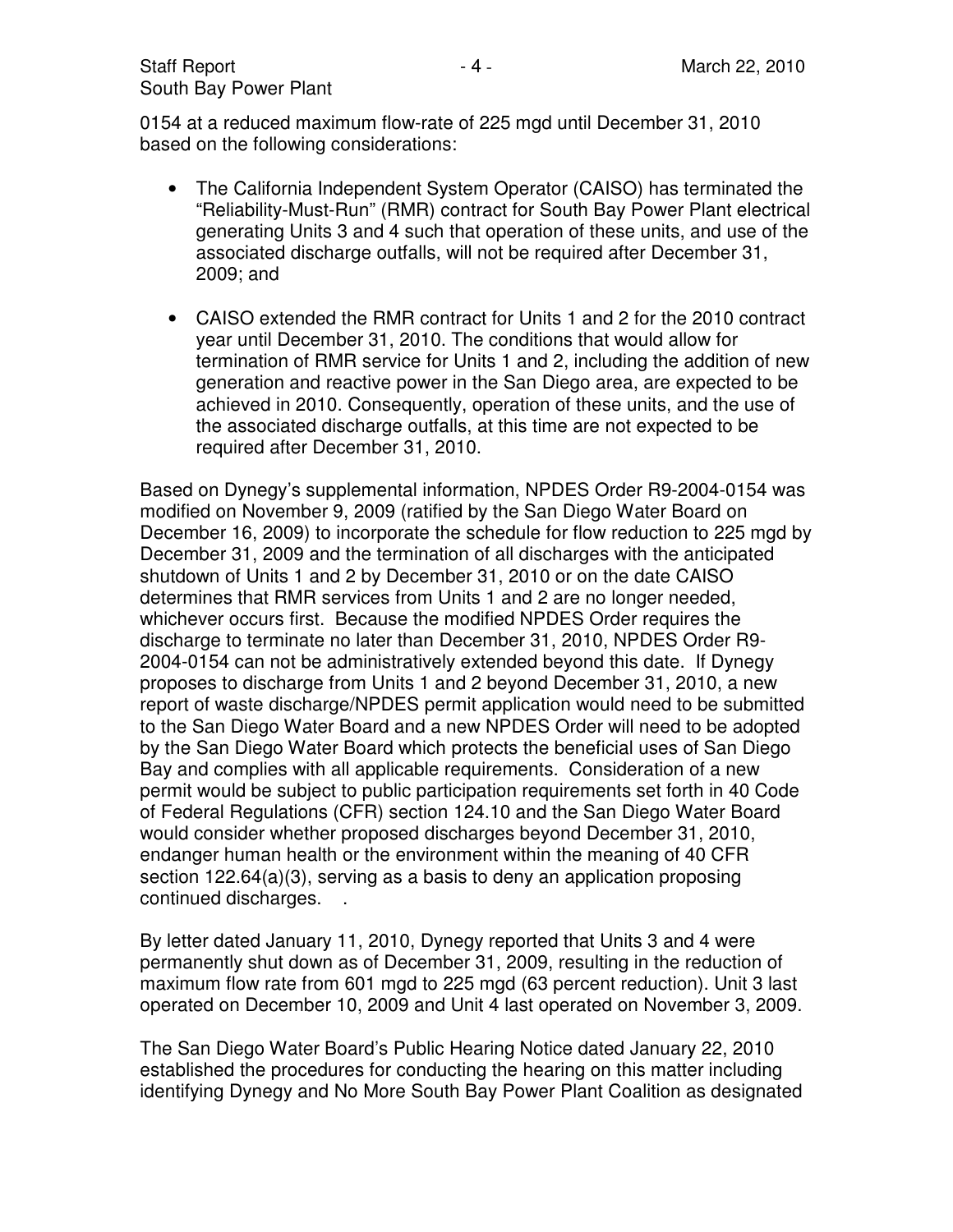parties and documenting the procedure for requesting status as a designated party. The San Diego Water Board received requests for designated party status from City of Chula Vista and the California Independent System Operator Corporation. By Notification dated February 9, 2010 the San Diego Water Board granted both requests.

In accordance with the deadlines established in the January 22, 2010 hearing notice, the San Diego Water Board received written evidence, including rebuttal evidence, from the designated parties. The San Diego Water Board has also received timely submittals from interested persons including, the City of Coronado, and the National Oceanic and Atmospheric Administration's National Marine Fisheries Service. Information contained in these submittals was reviewed and considered by the San Diego Water Board in the preparation of this Staff Report.

# **3. EFFECTS OF INTAKE AND DISCHARGE**

Many studies have been performed on the discharges from the South Bay Power Plant since 1960 when the discharge began. For this report, staff reviewed the most recent reports, the findings and fact sheet information contained in the current NPDES Order, as well as submittals from Dynegy, the No More Power Plant Coalition, CAISO, and the City of Chula Vista pursuant to the Notice of Public Hearing dated January 22, 2010. The main information relied upon for this staff report is contained in:

- NPDES Order No. R9-2004-0154 and Fact Sheet,
- "SBPP Cooling Water System Effects on San Diego Bay, Volume 1: Compliance with Section 316(a) of the Clean Water Act for the South Bay Power Plant, August 12, 2004" (316(a) Report),
- "SBPP Cooling water Study Effects on San Diego Bay, Volume II: Compliance with Section 316(b) of the Clean Water Act for the South Bay Power Plant, August 12, 2004" (316(b) Report)

Arguments have been made by the No More Power Plant Coalition that the past reports, including the 316(a) Report and 316(b) Report, are not valid because they are not based on "true" background water quality conditions established before the discharge began. There are two reasons for not using background water quality in these reports. Unfortunately, sewage was being discharged into the bay until 1963 so the water quality in the bay was not representative of water quality unaffected by discharges in 1960 when the SBPP discharge began. In addition, there is limited actual data on water quality at that time. Instead of using a background before the discharge began, the reports use an accepted method of identifying reference stations for comparison with discharge stations.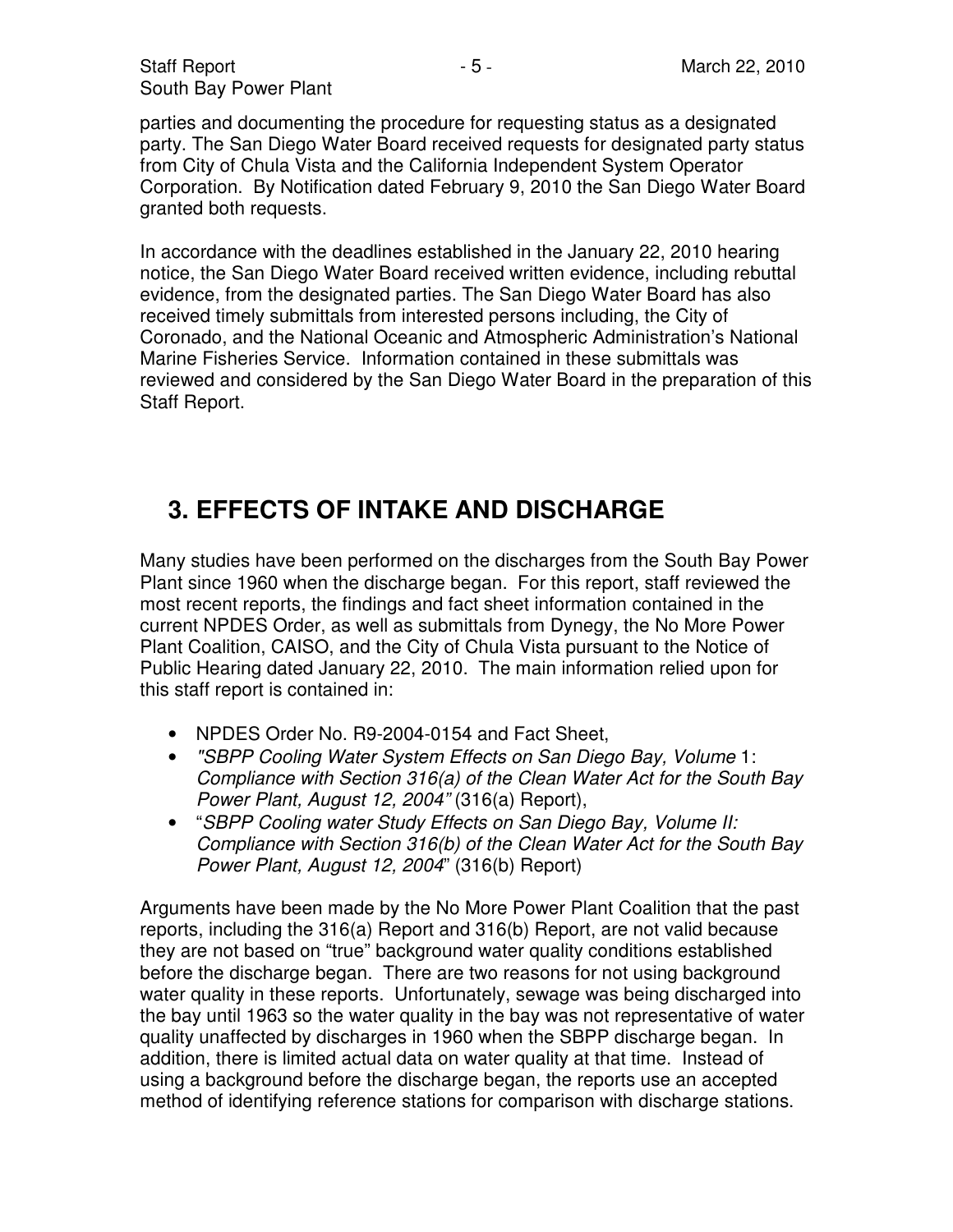All of the past studies on the SBPP evaluate effects using a part of San Diego Bay as the discharge channel. The compliance point for the permit was in the middle of a southeast portion of San Diego Bay. The previous NPDES Orders identified this compliance point as the location where the discharge channel ends and San Diego Bay water begins. In the current NPDES Order No. R9-2004- 0154, the compliance point has been moved to the property line of the SBPP. The use of the original compliance point in past studies does not invalidate the studies, but it did result in effects not being fully characterized in the portion of San Diego Bay between the property line and the old compliance point in the middle of the southeast portion of San Diego Bay.

Order No. R9-2004-0154 contains a finding that pursuant to the State Implementation Policy (SIP) and the provisions of the California Toxics Rule (CTR), the SBPP discharge does not have the reasonable potential to cause or contribute to an excursion above the applicable priority pollutant criterion or objective for any of the 126 priority pollutants listed in the CTR, except copper. Therefore, priority pollutants except copper are do not have the reasonable potential to impact water quality in San Diego Bay.

Below is a discussion of the impacts of each constituent of concern relevant to the SBPP including copper, chlorine, temperature, dissolved oxygen, and sediment as well as a discussion of the impacts to eel grass, benthic communities, turtles, entrainment, and impingement.

### **a. Copper**

Prior to 2010, there were four generating units in operation at SBPP that used once-through cooling water. Each of the four units had a single condenser that is a shell-and-tube arrangement in which heat is transferred from the turbine exhaust steam to the cooling water. The tubing material used in the Unit 1 condenser is AL6X, a high performance stainless steel containing alloying elements of chromium, molybdenum and nickel. The condensers of Units 2, 3, and 4 use copper-nickel tubing. Currently, only Unit 1 and 2 are permitted to discharge. Because Unit 1 has stainless steel tubing, it does not contribute copper to the discharge. Since Units 3 and 4 were shut down at the end of 2009 and Unit 1 has stainless steel tubing, all copper currently discharged from the SBPP is from Unit 2, the only remaining Unit that has copper-based tubing.

A special copper study was conducted at the SBPP in 1999 to estimate the overall annual loading of copper from the SBPP discharge to south San Diego Bay. The study estimated that the average copper concentration difference between the cooling water intake and discharge was found to be  $0.39 \pm 0.17$ µg/L. This confirmed that the power plant does add an incremental load of copper to south San Diego Bay. The study estimated that the plant at maximum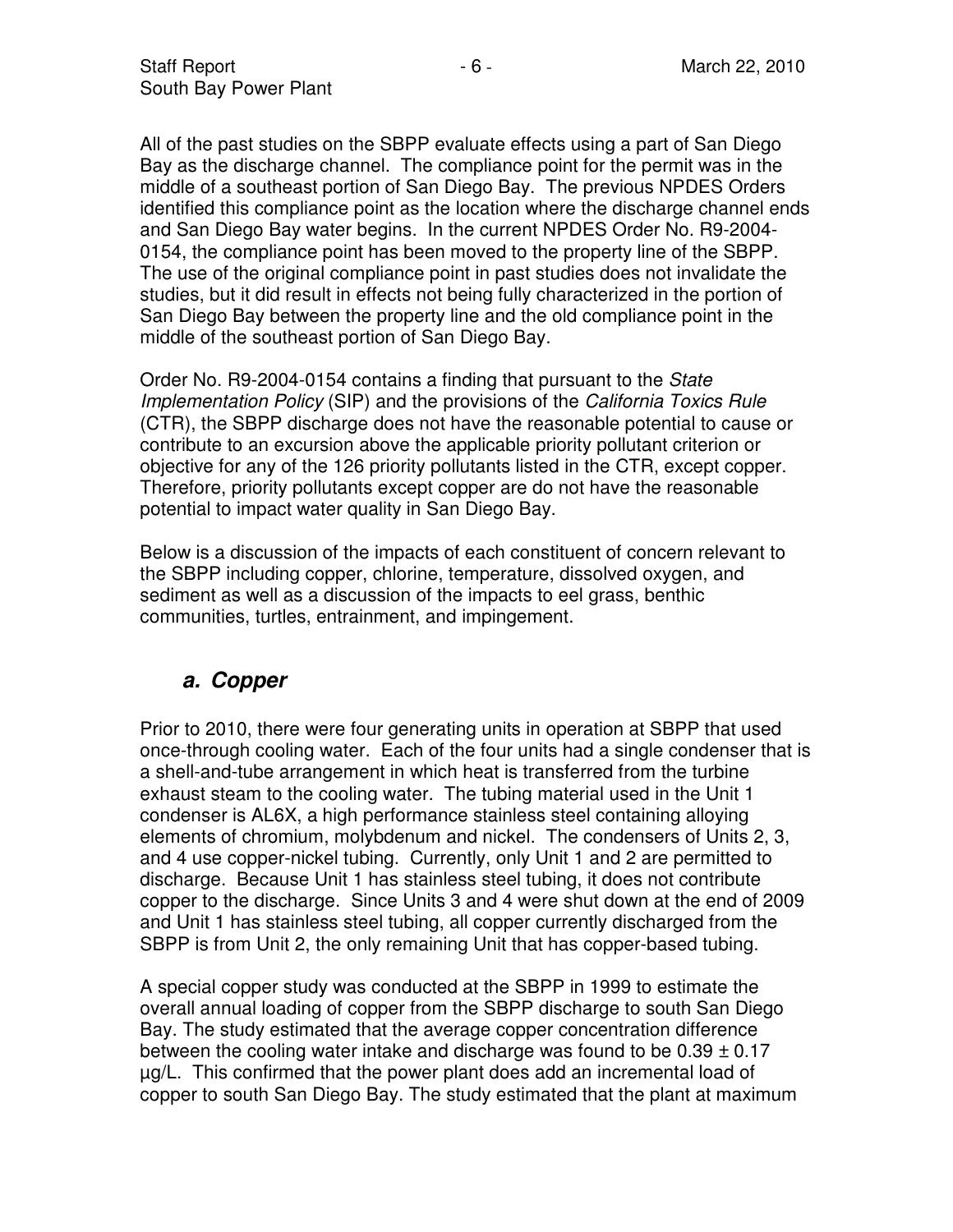cooling water flow added approximately  $710 \pm 310$  pounds of copper annually to south San Diego Bay. Based on calculations using maximum flow rates from the four units, the amount of copper discharged to San Diego Bay has been reduced by approximately 77% because of the termination of discharge from Units 3 and 4.

Final effluent limitations for total recoverable copper (4.44 µg/L – maximum daily and 3.53 µg/L - average monthly) were incorporated into Order No. R9-2004- 0154. These limitations were calculated based on the SIP and the CTR. Order No. R9-2004-0154 also contains interim effluent limitations for total recoverable copper  $\langle$  2.5  $\mu$ g/L copper over the intake water - maximum daily) which was applicable for the first 36 months of Order No. R9-2004-0154.

The SBPP is in compliance with Order No. R9-2004-0154 effluent limitations for copper as shown in the graph below modified from the Dynegy submittal dated February 22, 2010. There were no violations of the interim limit in effect from November 10, 2004 for the first 36 months. Since November 20, 2007, when the final effluent limitations became effective, there have been no violations of the final limit based on the CTR.



The copper effluent limitations appear higher than the CTR criterion  $(3.1 \mu q/L)$ because CTR criterion is only the dissolved fraction of copper and the effluent limitations are determined using conversion procedures contained in the SIP to the total amount of recoverable copper. The CTR criterion expressed as total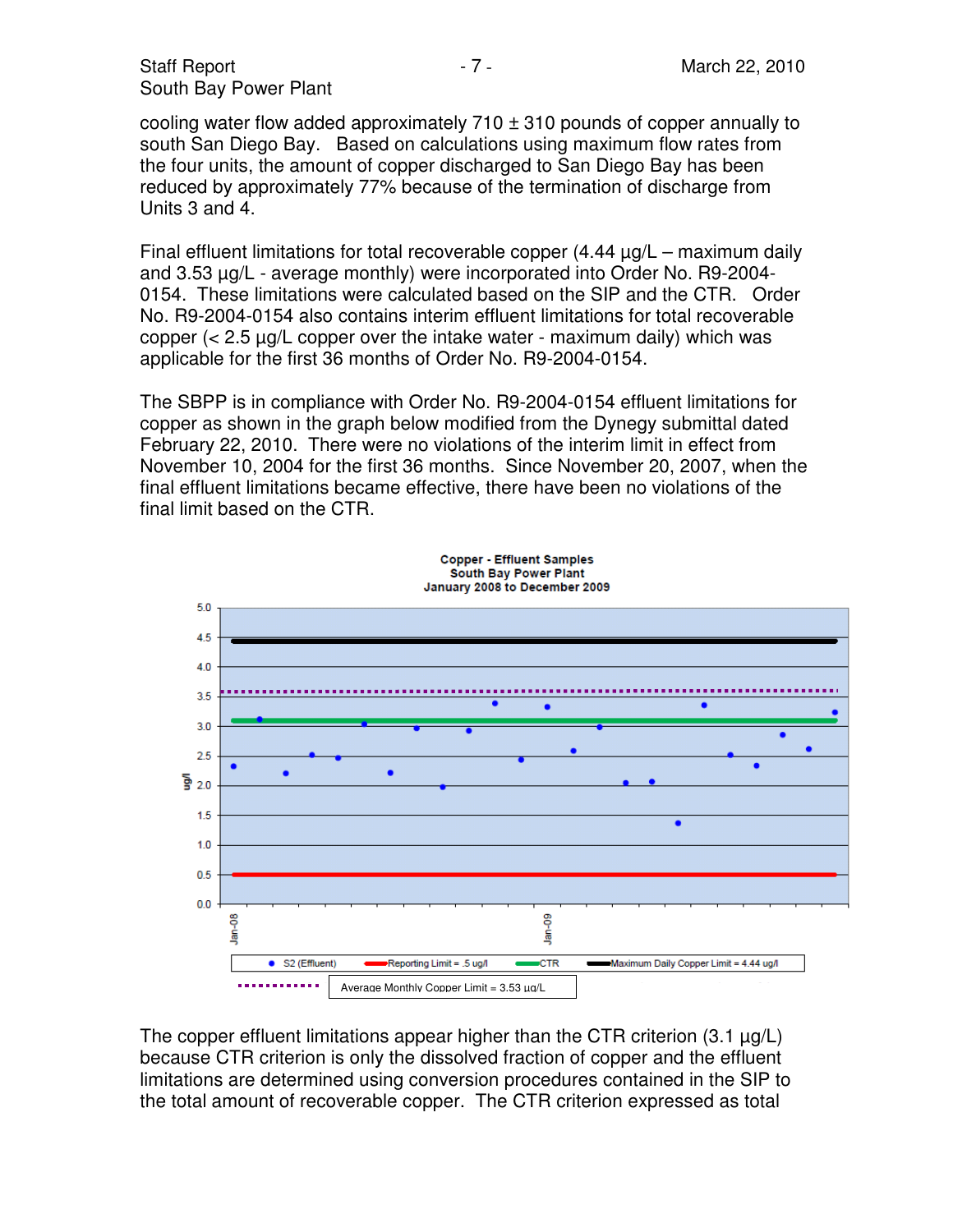recoverable concentration is 3.73 µg/L (not shown on the above figure). In addition, the effluent limitations were derived from the CTR criteria using a statistical method pursuant to procedures in the SIP designed to ensure that the criteria are achieved in the receiving water at the required frequency and duration. The effluent copper concentration is lower than the total recoverable CTR copper criterion of 3.73 µg/L and achieves full compliance with the effluent limitations in Order No. R9-2004-0154.

Because the discharge of copper to San Diego Bay has been reduced by 77% since adoption of Order R9-2004-0154 and the discharge is in compliance with effluent limitations based on the CTR, the continued discharge of copper from SBPP for the remainder of the permit term is not expected to adversely affect beneficial uses and does not support the conclusion that the permitted activity poses an unacceptable risk to human health or the environment in the short term. Any proposed discharge beyond 2010 must be evaluated to determine whether it poses and unacceptable risk of endangering human health or the environment in the longer term.

Copper discharged from SBPP over the 50 year lifetime of the power plant may have accumulated in the sediment. Sediment sampling would need to be performed to determine the extent of any copper accumulation in the sediment. Other sources of copper in south San Diego Bay such as the 24<sup>th</sup> Street Marine Terminal, past industrial discharges, past sewage discharges, and boats with copper-based paint would need to be considered as well. Continued discharge from the SBPP for the remainder of the permit term is not expected to significantly affect any historic copper accumulation in the sediment.

### **b. Chlorine**

Chlorine is an effective biocide used to minimize the growth of algae and slime within the condenser tubes to maintain heat transfer efficiency. The SBPP operates the chlorination system intermittently to reduce the impact on the receiving water. Sodium hypochlorite is used in 20 minute cycles every 4 hours, staggered in each Unit so only one is chlorinated at a time. Since SBPP is now operating only two of the previous four units, the amounts of chlorine discharged is expected to be approximately half of what it was when Order No. R9-2004- 0154 was adopted. The total residual chlorine is present intermittently in the effluent in concentrations ranging from 0.040 to 0.070 mg/L.

Order No. R9-2004-0154 has effluent limitations for chlorine based on the lower of 1) the USEPA BAT limit of 0.20 mg/l and 2) an equation based on a toxicity evaluation specific to the SBPP which is a function of the duration of uninterrupted chlorine discharge in minutes. A longer discharge time would render a lower (i.e. more stringent) effluent limitation for total residual chlorine. The maximum duration of uninterrupted chlorine discharge at the SBPP is 80 minutes (i.e. 20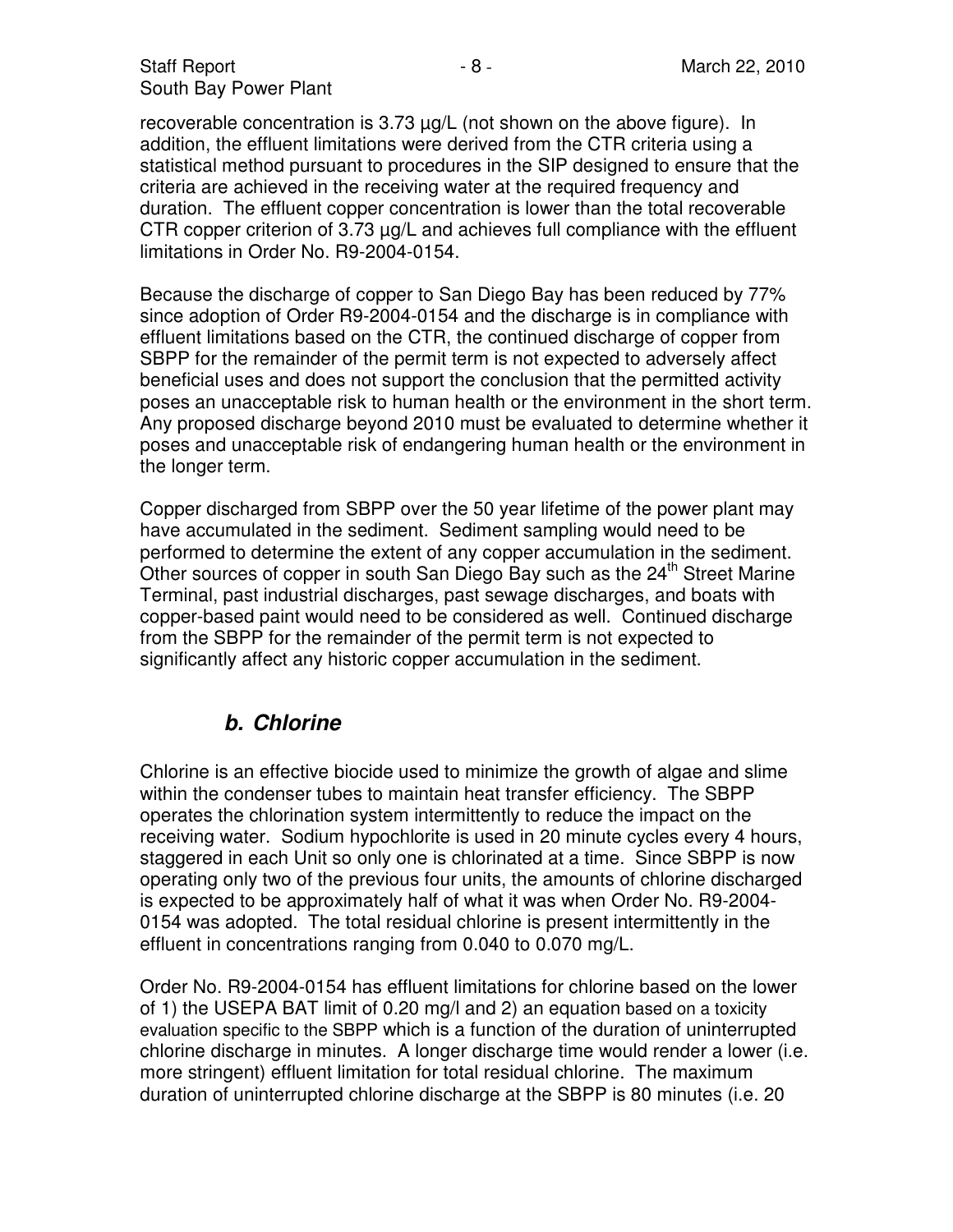minutes per Unit per cycle). Based on the equation, the total chlorine residual effluent limitation associated with the maximum chlorine discharge time (based on an 80 minute combined cycle time, when all four Units are operating) is 0.085 mg/l. When only one Unit is operating, the effluent limitation is less stringent at 0.144 mg/l (20 minute cycle time). There are currently only two units in operation so the most stringent chlorine effluent limitation would be 0.111 mg/l when two Units are operating (40 minutes combined cycle time).

From January 2005 though December 2009, the SBPP has been in compliance with the most stringent variable effluent limitation of 0.085 mg/L for chlorine as shown in the figure below.



Order No. R9-2004-0154 requires samples be collected when concentrations are anticipated to be at or near their highest and daily logs of the chlorination process and sampling times.

Chlorine may have sublethal effects on aquatic life such as benthic organisms that are discussed in other sections of this report.

The chlorine effluent limitation, based on water quality objectives, is protective of beneficial use designations established in the Basin Plan. SBPP is in compliance with the chlorine effluent limitations which are protecting beneficial uses. Allowing the discharge to continue for the short term remaining before the permit expires does not pose an unacceptable risk to human health or the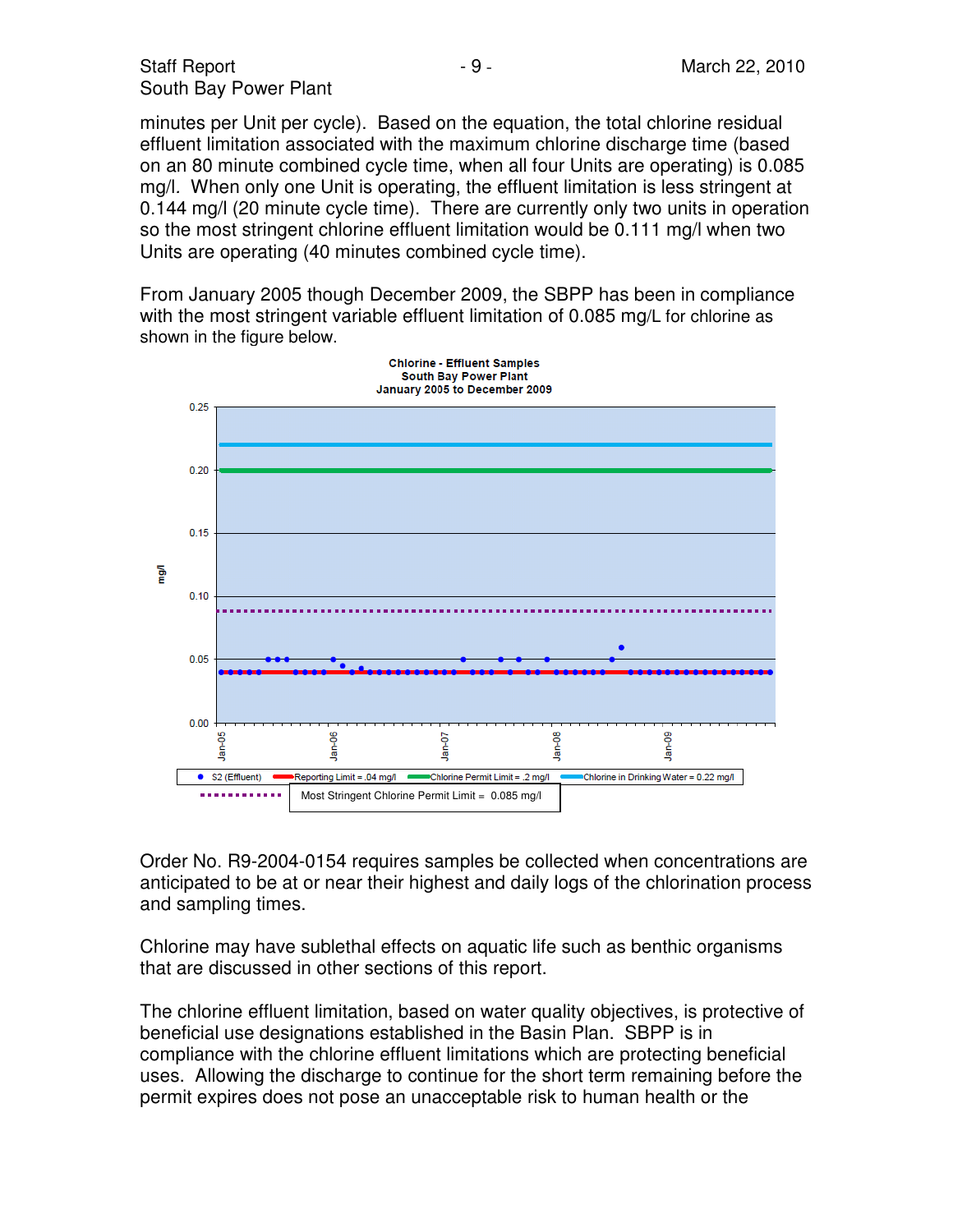environment. Any proposed discharge beyond 2010, however, must be evaluated to determine whether it poses an unacceptable risk to human health or the environment in the longer term.

#### **c. Temperature**

Until 2010, the SBPP utilized four Units of closed cycle steam turbines to generate electricity. After December 31, 2009, only two units are permitted for discharge. The elevated-temperature water used to condense the steam is discharged back to the San Diego Bay. The naturally low-mixing, shallow water at the SBPP intake can be as high as 85 F (30 C). The effluent temperature may be as much as 23 to 25 F higher than the intake water when the plant is operating at peak load. This can result in discharge temperatures as high as 100 degrees F (38 C) for several hours of the day and occasionally briefly higher.

Order No. R9-2004-0154 contains effluent limitations for temperature in the form of incremental degrees above the temperature of the intake water or delta T: the instantaneous maximum delta T shall not be more than 25 F (13.9 C) and the daily average shall not be more than 15 F (8.3 C). These temperature limits were carried forward from the previous NPDES Order.

The State Water Quality Control Plan for Control of Temperature in Coastal and Interstate Waters and Enclosed Bays and Estuaries of California (Thermal Plan) requires that elevated temperature waste discharges from existing discharges comply with limitations necessary to assure protection of beneficial uses. The SBPP is an existing discharger and is required to comply with limitations which assure protection of beneficial uses.

Order No. R9-2004-0154 required a change in compliance point for the temperature effluent limitations. This change in compliance point was necessary in order for Duke Energy (the former SBPP operator and permit holder) to fully comply with federal NPDES regulations (40 CFR 122.45 and CFR 122.41(j)(1) that require effluent limitations to be enforced a location that is close to or at the point of discharge and representative of the discharge. The new temperature compliance point is at the west end of the discharge channel at station S2. The previous temperature compliance point was located approximately 1000 feet downstream of station S2, inside the receiving waters of south San Diego Bay.

Order No. R9-2004-0154 states that, pursuant to Clean Water Act Section 316(a), the temperature discharge limitations are not more stringent then necessary for protection and propagation of a "balanced indigenous community" within the discharge channel but, these thermal limitations do not fully ensure protection of water quality needed for attainment of the beneficial uses of south San Diego Bay as required by the Basin Plan and State Thermal Plan.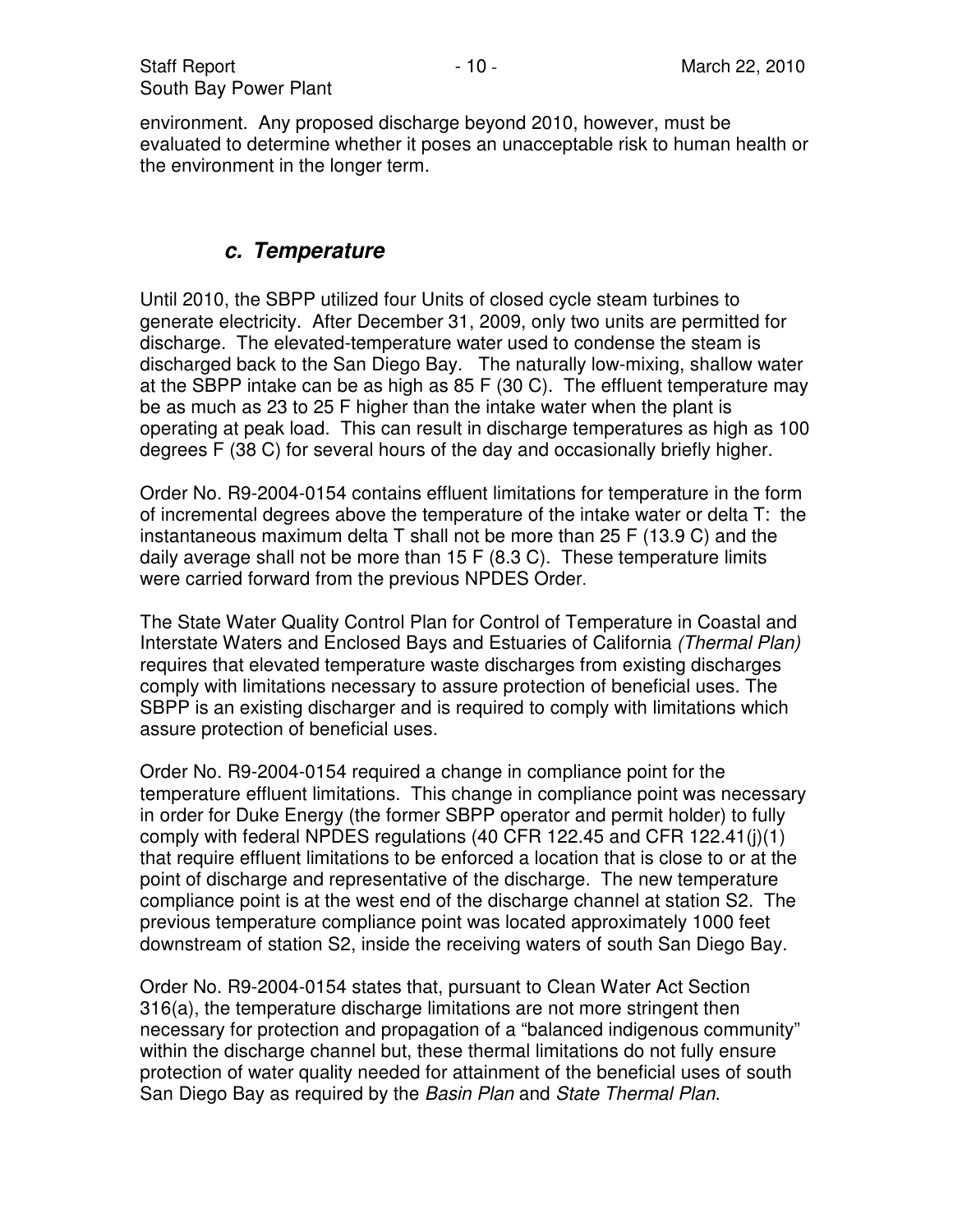The SBPP discharge channel exhibits a lower overall diversity of benthic invertebrates, the absence of certain indigenous invertebrate species (polychaete worms and amphipods) and the presence of tolerant invasive species. Furthermore, up to 104 acres of eelgrass habitat (critical to the protection and propagation of indigenous communities) have been precluded from the discharge channel and other areas of south San Diego Bay due to the elevated temperatures and redistribution of turbidity in the Bay from the SBPP discharge. These impacts are discussed in more detail below.

Historic temperatures up to 95 or 96 degrees F (35 C) have been measured at the eastern end of the SBPP discharge channel during summer months. Under extreme conditions of elevated temperature and lowered DO, fish and other mobile organisms could lose the ability to find cooler waters and could become trapped in the cooling water discharge channel. Fish surveys conducted prior to adoption of Order No. R9-2004-0154 indicate a diverse community of certain species of fish resides in the cooling water channel during winter months; however, the effects of additional discharges of heat on south Bay's beneficial uses are unknown.

The San Diego Water Board recognizes that the requirement to relocate the discharge temperature compliance point from Station S 1 to the SBPP property line at Station S2 in order to comply with NPDES regulations (40 CFR 122.45 and CFR 122.41(j)(1)), may have provided for important side benefits. In particular, this relocation may have helped in abating some of the detrimental thermal impacts to the discharge channel. This change in compliance location will eliminate any potential mixing or dilution zones for temperature and ensure that less heat is dispensed to the discharge channel. Since there is a direct correlation between DO levels in the discharge channel and temperature, less heat dispensed to the discharge channel may also provide for higher DO levels. Higher DO levels and lower temperature regimes may positively impact the health and survivability of fish, benthic invertebrates, and eelgrass in the discharge channel. Additional studies have not been performed to evaluate the effects of the change in the temperature compliance point.

Although, the thermal discharge is causing impacts to the beneficial uses, these impacts have been on-going for 50 years. There has now been a 63% decrease in the flowrate from the SBPP which will reduce impacts by an unquantified amount. According to the "Assessment of the 2009 Flow Reduction of South Bay Power Plant Intake and Discharge Effects, February 20, 2010, prepared for Dynegy South Bay LLC,"(2010 Assessment) the current SBPP thermal plume that extends beyond the Plant's point of discharge at the property line is 63 percent smaller, and several degrees cooler and thinner, as a result of the shutdown of Units 3 and 4. The volume of the present thermal plume is 63 percent smaller, and the temperature is 4 to 5 degrees F cooler at the point of discharge. The 2010 Assessment states that this lower temperature is not only significant in minimizing the potential for effects on receiving water biota but, in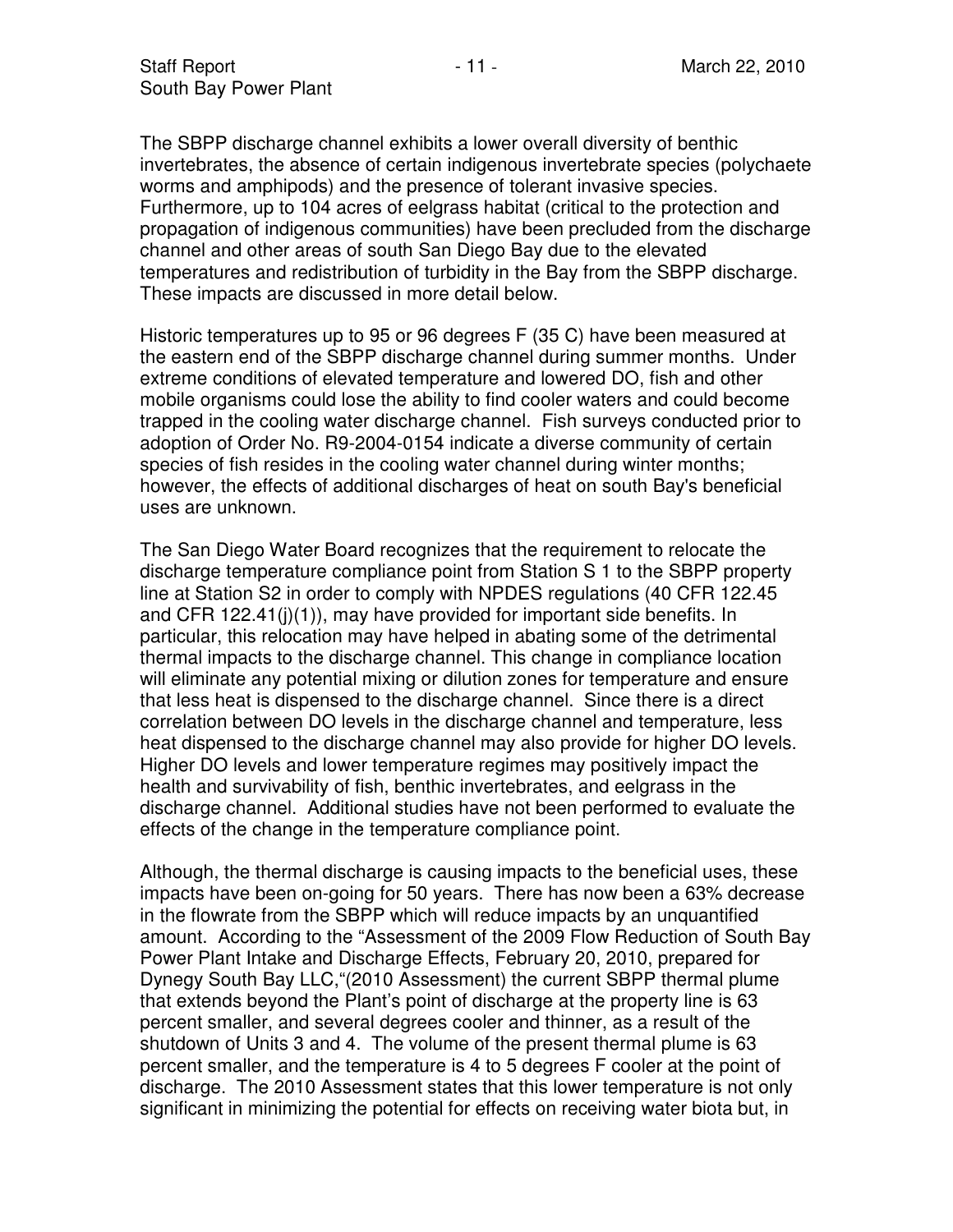combination with the loss of the plume's flow and momentum, creates a thinner plume that is less likely to contact receiving water shoreline and bottom habitats. The lower temperature and smaller volume of the discharge plume from Units 1 and 2 provide increased assurance that existing discharge temperature limits are fully protective of the balanced, indigenous community (BIC) of fish, shellfish and other wildlife in the receiving waters pursuant to Clean Water Act Section 316(a). The effects of the smaller volume and lower temperature have not been fully evaluated, but will reduce impact to beneficial uses by an unquantified amount.

Allowing the permitted activity to continue for the remainder of the permit term does not pose an unacceptable risk to human health or the environment in the short term. Any proposed discharge beyond 2010, however, must be evaluated to determine whether it endangers human health or the environment in the long term.

### **d. Dissolved Oxygen**

Higher water temperatures reduce the amount of oxygen in the water, and at the same time increase the metabolic rates of animals, which in turn increases their oxygen demand. Metabolic rate has been shown to double every 10 degrees C (18 degrees F).

The Basin Plan specifies the following water quality objective for dissolved oxygen (DO) in inland surface waters:

DO levels shall not be less than 5.0 mg/l in inland surface waters with designated MARINE or WARM beneficial uses. The annual mean DO concentration shall not be less than 7 mg/l more than 10% of the time.

It is not clear if enclosed bays such as San Diego Bay should appropriately be classified as "Inland surface waters with designated MARINE beneficial uses" as implied in the Basin Plan. Inland surface waters are generally fresh water and do not have the beneficial use designation of MARINE. San Diego Bay is considered an enclosed bay with the designated MARINE beneficial use, not an inland surface water. The Basin Plan does not explicitly designate a DO objective for enclosed bays like San Diego Bay.

A review of DO sampling data for the year 2001, compiled by the San Diego Unified Port District (Port of San Diego, Bay-Wide Water Quality Monitoring Program, 2001)(2001 Port Program), for five stations dispersed around San Diego Bay is discussed in Order No. R9-2004-0154. The 2001 Port Program shows that the ambient DO levels in San Diego Bay do not meet the above objective. The annual mean DO at only one station exceeded 7.0 mg/I (i.e. 7.02 mg/I at Station 1, Shelter Island), a station that was close to the open ocean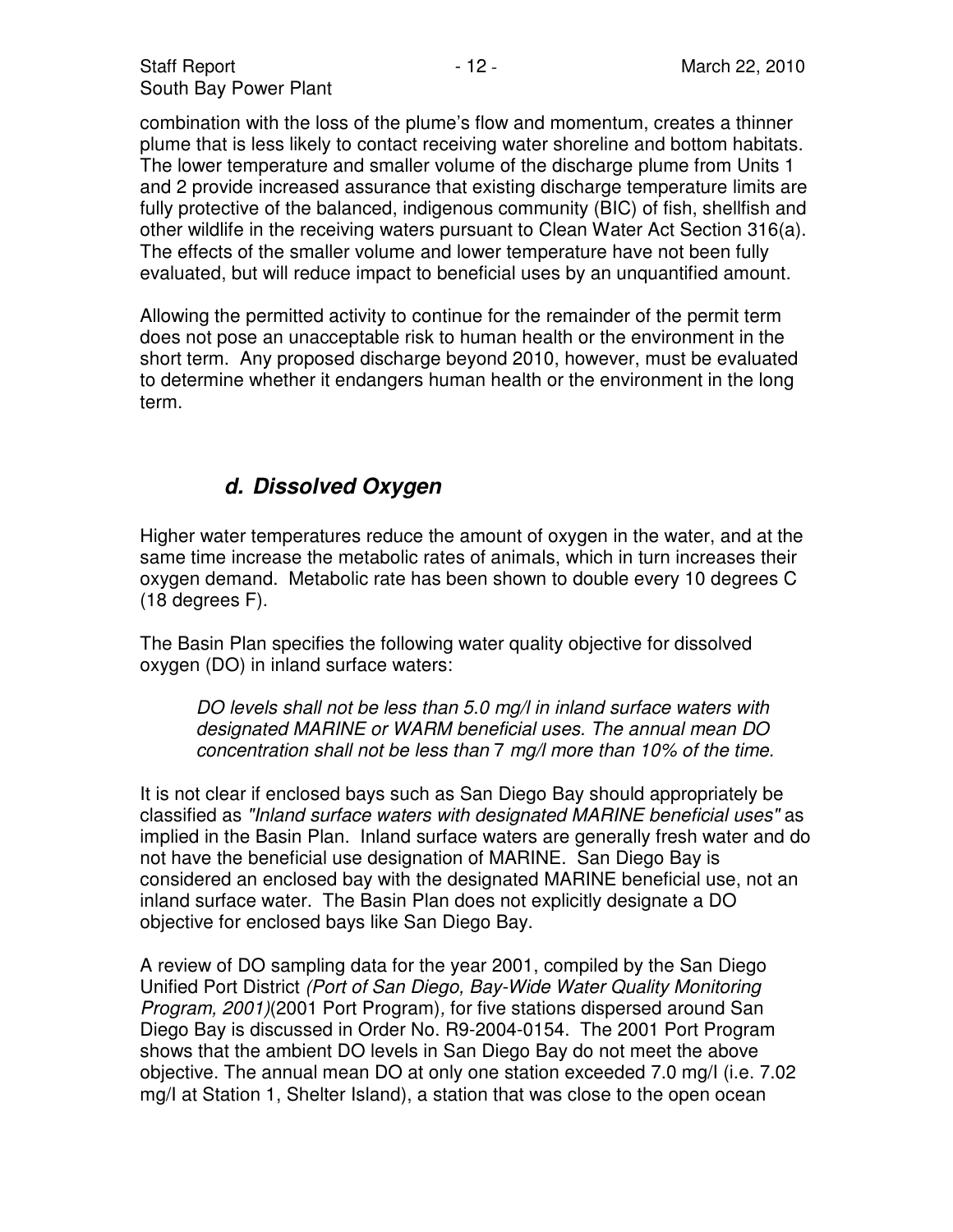waters and the mouth of north San Diego Bay. The annual mean DO values at the other four stations, in the inner Bay, were in the 5.57-6.32 mg/I range.

An analysis of the 2001 weekly mean DO sampling data, obtained from the 2001 Port Program, for the station located in south San Diego Bay (i.e. Station 5, at the mouth of Chula Vista Marina; to the north of the SBPP intake channel) showed that 20.5 percent of ambient DO values were less than 5.0 mg/I and 94.8 percent of ambient DO values were less than 7.0 mg/I. An analysis of DO sampling data taken at half hour intervals during the summer of 2001 (May through October) at Station 5, showed that 28.5 percent of ambient DO values were less than 5.0 mg/I and 98.2 percent of ambient DO values were less than 7.0 mg/I.

The 316(a) Report submitted by Duke Energy in August 2004 evaluated whether the SBPP causes a decrease in the concentration of DO in south San Diego Bay to levels below naturally occurring conditions and evaluated if any observed declines in DO result in altering biological communities from what might be expected as a balanced indigenous community under natural environmental conditions.

The mean hourly DO concentration for both the San Diego Bay open water stations and the SBPP discharge channel fell within ±1 standard deviation of the mean hourly DO concentration of reference stations. In comparison to the mean condition of the combined reference stations, all south San Diego Bay stations had greater levels of DO in the morning and lower levels of DO in the afternoon where the reference stations had greater levels of DO in the afternoon and lower levels in the morning. The mean daily DO concentrations of  $5.38 \pm 1.01$  mg/l (reference sites),  $5.52 \pm 0.35$  mg/l (open San Diego Bay), and  $4.99 \pm 0.32$  mg/l (SBPP discharge channel) do not substantially differ. The SBPP discharge channel had a daily DO regime that exhibited lower productivity and lower DO consumption than reference stations analyzed in the 316(a) report.

Duke Energy's 316(a) Report states that these ambient DO levels appear to support fish populations in the SBPP discharge channel and do not appear to limit their distribution or species composition.

Order No. R9-2004-0154 requires Duke Energy to conduct monthly monitoring for DO in the effluent and for 12 receiving water stations throughout San Diego Bay. The DO data from the effluent was to be compared to DO levels in the receiving water stations to determine the extent of impact of the thermal effluent from SBPP to DO levels in south San Diego Bay. A DO discharge limitation was planned to be considered after adequate data has been collected. This monthly DO data has not been fully evaluated. However, an abbreviated evaluation is discussed below.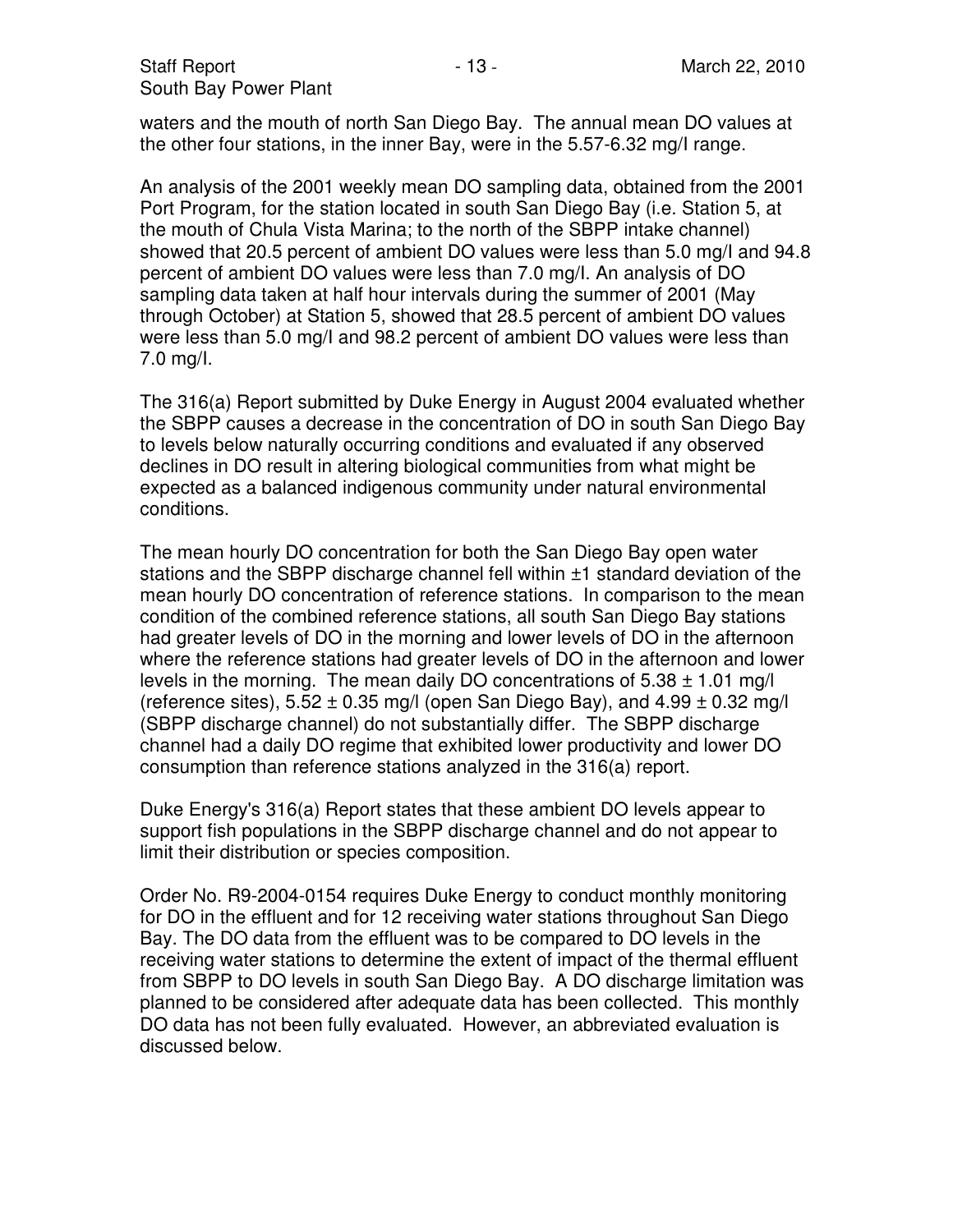Available monthly monitoring data for intake and discharge DO from December 2008 through January 2010 are shown in the following charts. Intake DO concentrations ranged from 5.4 mg/l in September 2009 to 8.6 mg/l in January 2009. Intake DO percent saturation ranged from 78% in April 2009 to 104% in January 2009. Discharge DO concentrations ranged from 5.0 mg/l in May 2009 to 8.6 mg/l in January 2010. Discharge DO percent saturation ranged from 81% in December 2008 to 109% in January 2009.

Based on the monthly monitoring data, DO concentrations are generally lower in the hotter summer months as would be expected. Discharge DO concentrations and percent saturation are often higher than intake concentrations and percent saturations. All the intake and discharge concentrations are greater than the 5 mg/l value from the DO objective for inland surface waters. On the other hand, most of the intake and discharge concentrations were below the 7 mg/l DO objective (64% and 73% respectively). For comparison, the Port of San Diego data from 2001 for a station north of the intake channel showed 95% of the samples below 7 mg/l.

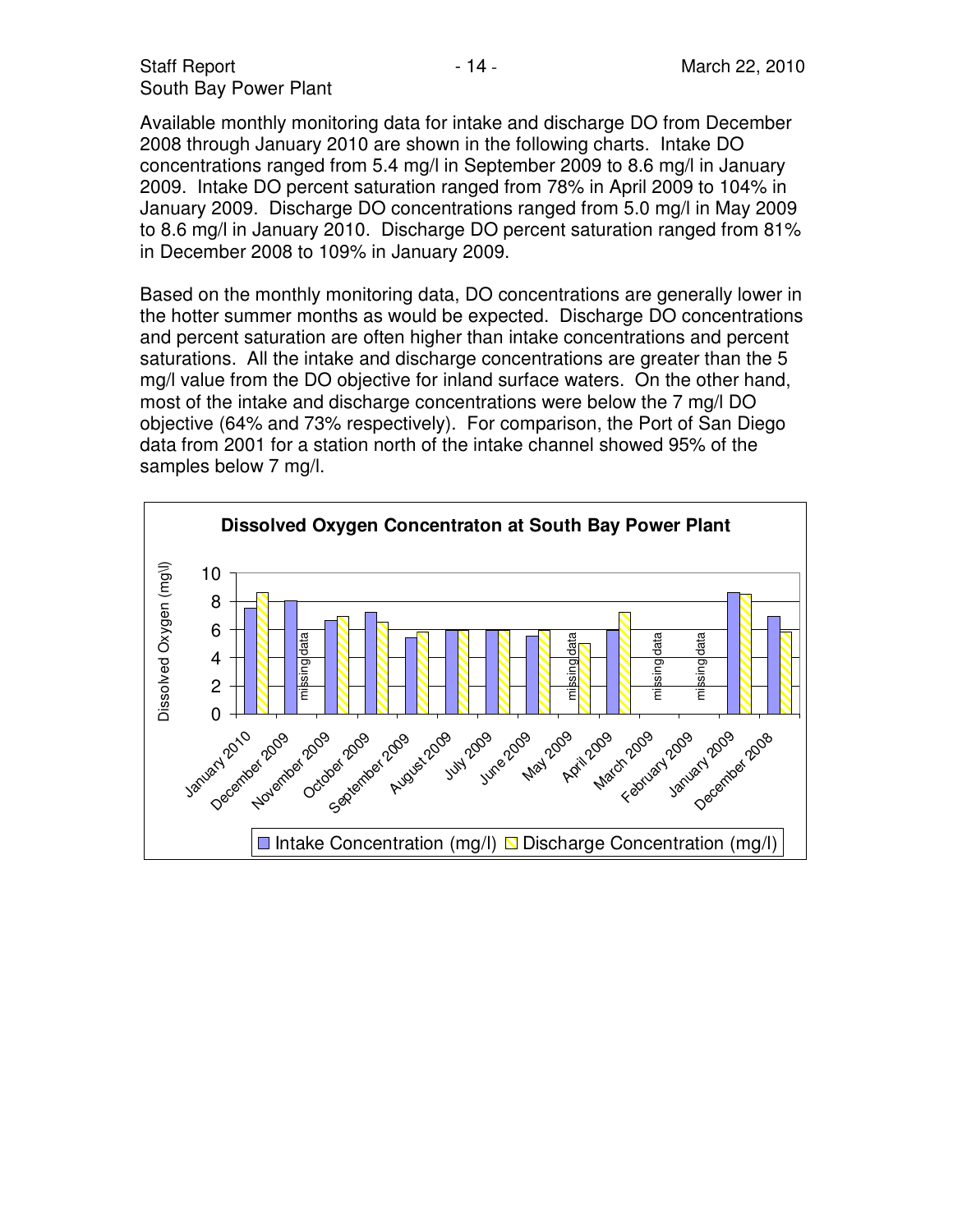

Because there is not an appropriate water quality objective for DO in San Diego Bay and the data has not been fully evaluated, it can not be determined at this time whether the SBPP is adversely affecting the DO concentration or percent saturation in San Diego Bay. Based upon this information and in light of the 63% reduction in flow as of the end of 2009, it does not appear that allowing the discharge to continue for the remainder of the permit term poses an unacceptable risk to human health or the environment over the short term. Any proposed discharge beyond 2010 must be evaluated to determine whether it endangers human health or the environment in the longer term.

### **e. Sediment Load**

The distribution of particle sizes within soft sediment marine environments is a significant factor affecting the composition of infaunal assemblages, and the suspension of fine sediments by currents can increase turbidity thus decreasing light penetration through the water column and affect the growth of bottom vegetation. Although the SBPP discharge is not likely to cause increases in the amount of suspended material in the South Bay, it can influence the distribution of turbid water within the South Bay. The power plant cooling water flows contribute to South Bay turbidity distribution by drawing clearer waters southward along the deeper navigational channels on the eastern portion of the bay and expanding natural turbidity plumes along the western portion of the South Bay. Current and turbidity modeling support the idea that discharged cooling water from the SBPP plays a role in the export of naturally-generated turbidity from the discharge channel and the immediate vicinity of the Chula Vista Wildlife Island.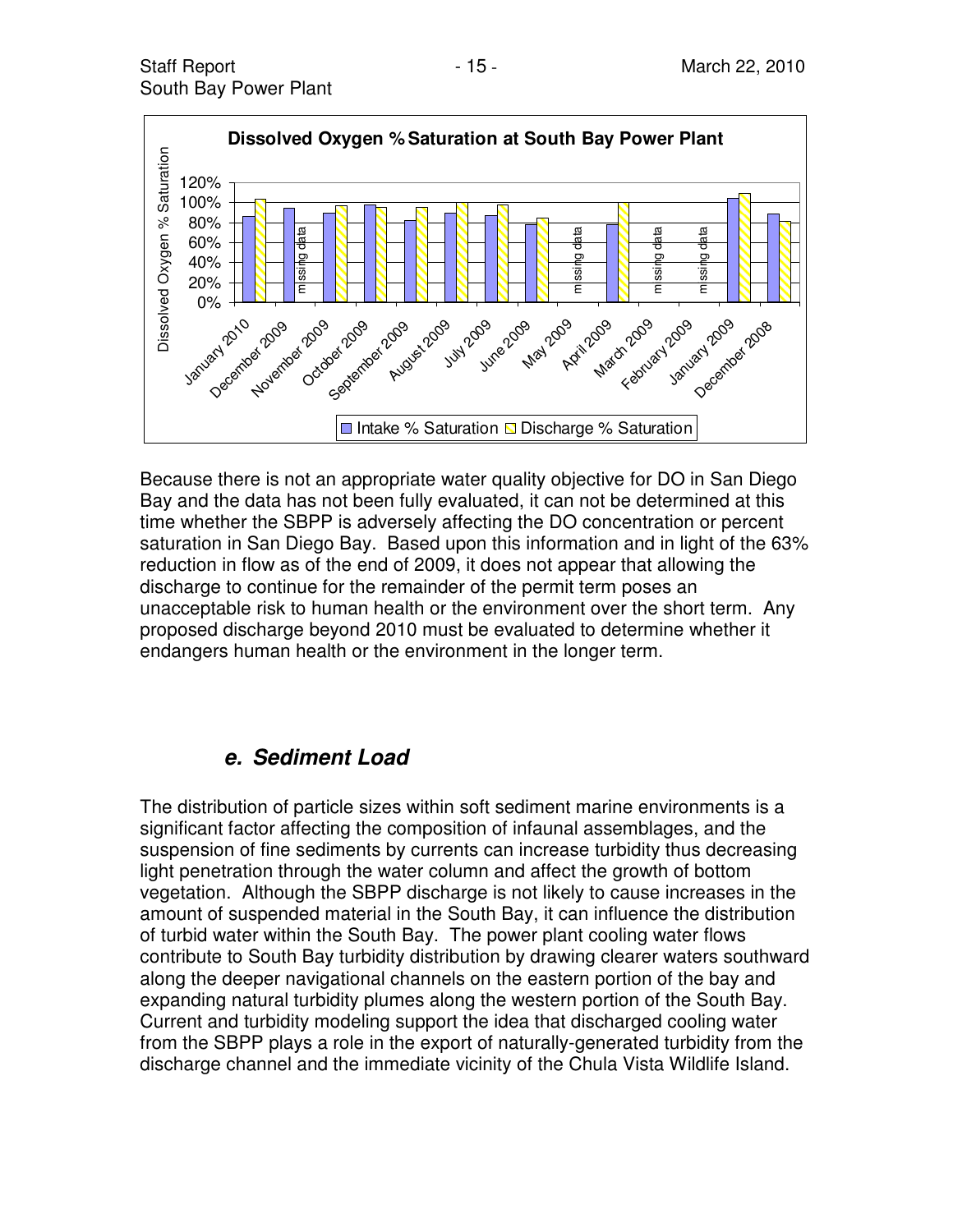The figure below from the 316(a) report shows projected turbidity at the previous maximum flowrate of 601 mgd and at the mean summer 2003 flowrate of 441 mgd. The current maximum permitted flowrate is 225 mgd or roughly half of the mean summer 2003 flowrate of 441 mgd. Due to the reduced flowrate, turbidity effects are expected to be less than shown by the figure with flow at 441 mgd. The 316(a) Report identified impacts from the turbidity redistribution to eelgrass which are discussed in the next section of this report.



## **f. Eelgrass (Zostera marina)**

The predicted turbidity and thermal effects of the SBPP cooling water flows estimate that the SBPP, operating at maximum cooling water circulation rates (i.e. 601.13 MGD) would preclude eelgrass from approximately 104 acres of south San Diego Bay. Excluding areas dredged for power plant operation, the 316(a) Report estimated that 104 acres of south San Diego Bay would lose eelgrass due to the power plant discharge including the entire discharge channel and areas of South Bay immediately west and north of the Chula Vista Wildlife Island. The preclusion of 104 acres (42 hectares) represents roughly 7-8 percent of the estimated eelgrass bed coverage in San Diego Bay (500-700 hectares) and 13-20 percent of estimated bed coverage in the South Bay (200-300+ hectares).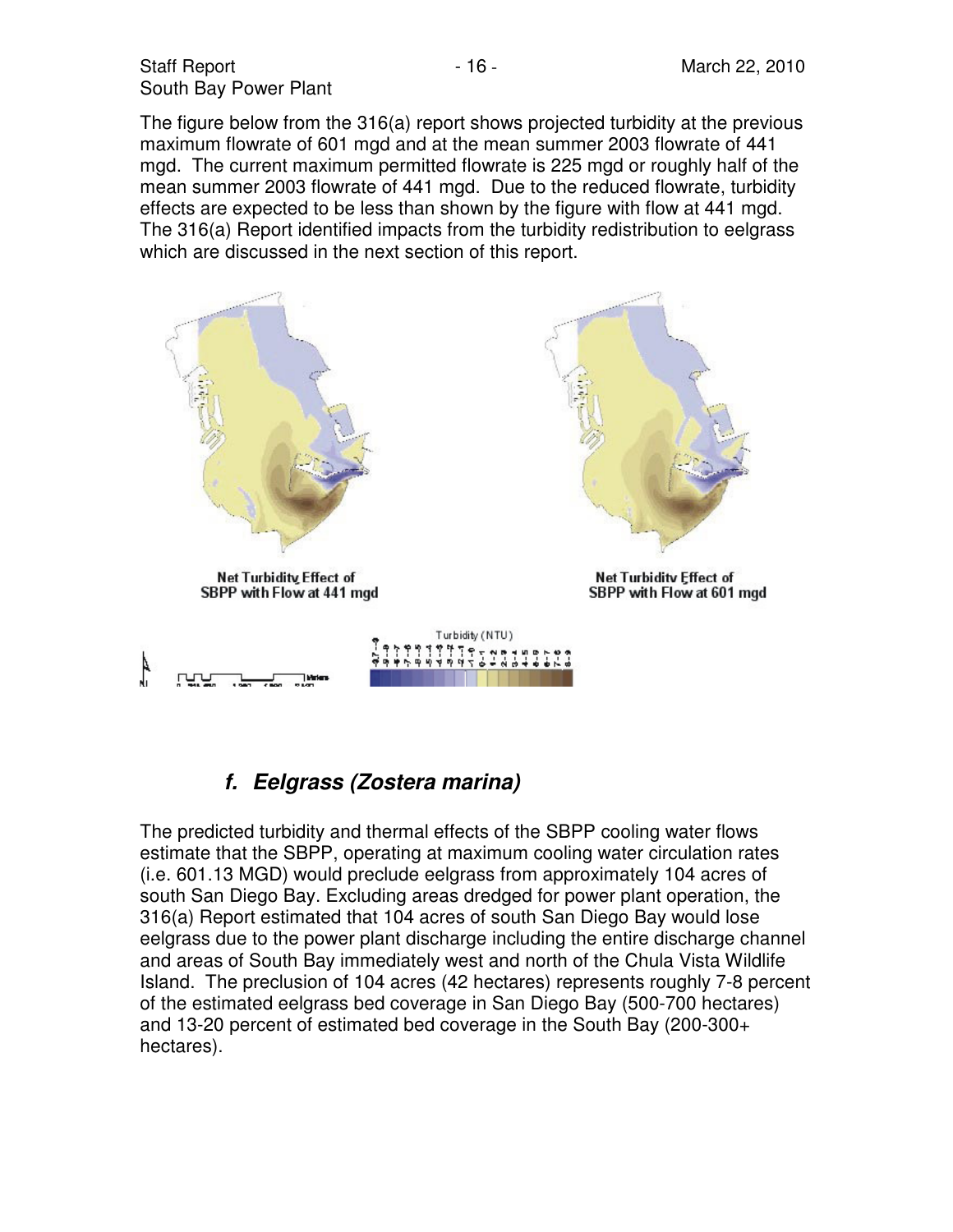The 316(a) Report indicated that while natural turbidity plays a primary role in dictating the distribution of eelgrass in south San Diego Bay, the high flow rate of the SBPP discharge plays a direct role in distributing naturally generated turbidity to the discharge channel and influencing the distribution of eelgrass. The 316(a) Report also suggests that there are aggregate effects of turbidity and temperature within near-field portions of the thermal plume of the SBPP. These effects may result in either an absence of eelgrass, or seasonal die-off of eelgrass.

In the area of the discharge channel nearest the SBPP, summer season discharge temperatures alone may limit the occurrence of eelgrass, and thus turbidity may not be a significant factor in structuring eelgrass habitat within these areas. Published scientific literature<sup>1</sup> has shown that eelgrass suffers reduced growth at temperatures above 25-30 degrees C (86 F) and temperatures of 35 degrees C (95 F) or higher would contribute to direct mortality. Below are figures depicting the temperature ranges from stations near the SBPP. Stations on the left side of the figures are nearest the SBPP discharge beginning in the discharge channel and moving out into the bay. Some stations on the right side of the figures are near the intake channel and farther out in San Diego Bay.

 $\overline{\phantom{a}}$ <sup>1</sup> See Evans et al. 1986; Zimmerman et al., 1989; Bintz et al., 2003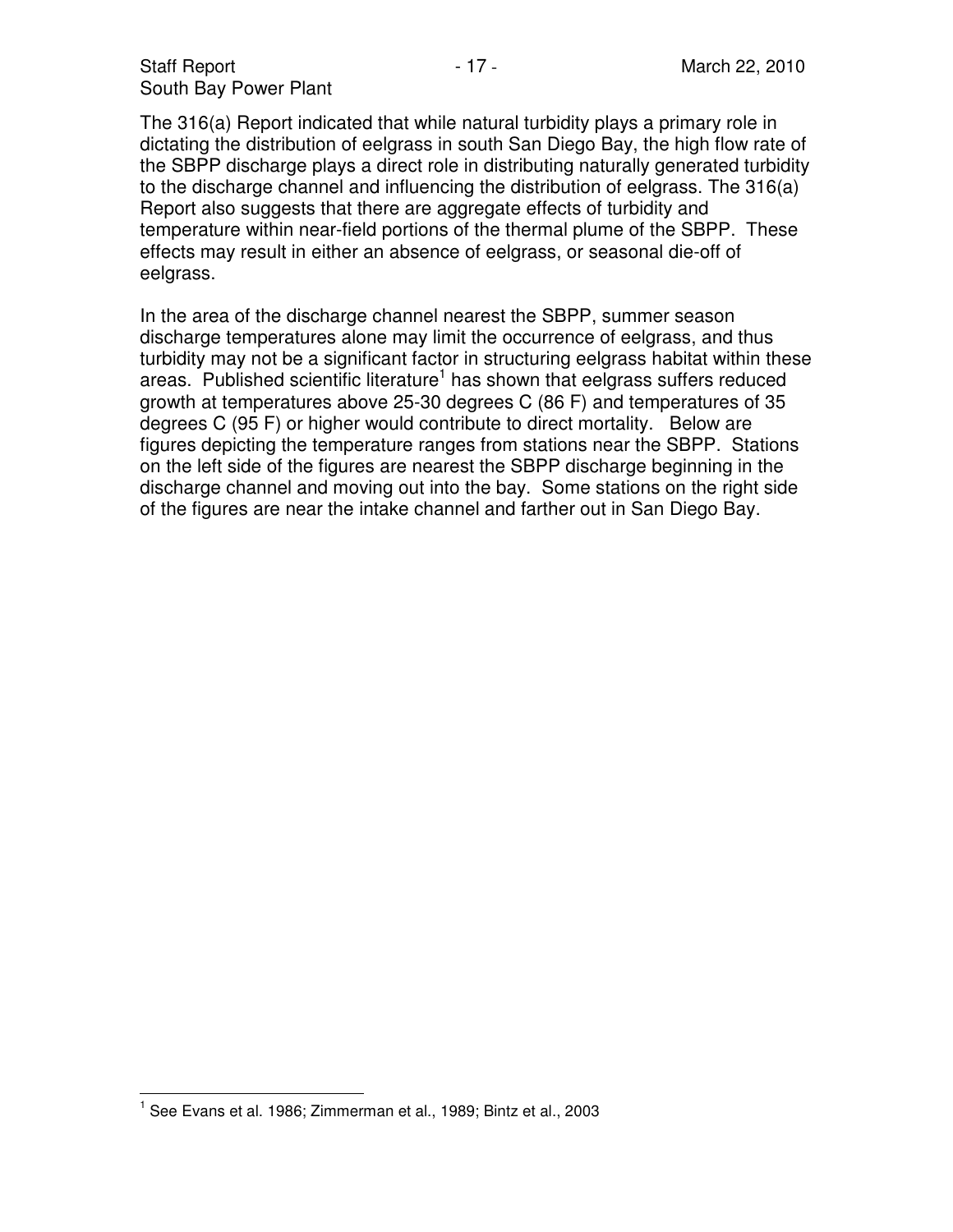

Figure ES-3. Mean, maximum, and minimum water temperatures during August 2003 at intertidal and subtidal stations in SBPP discharge channel and South Bay. Intertidal elevations were  $+0.3$  m  $(+1.0$  ft) above Mean Lower Low Water; subtidal bottom depths ranged from  $-0.4$  m  $(-1.4$  ft) to  $-4.2$  ( $-13.8$  ft) below MLLW. (\*) Station SR5 not included due to incomplete data.

These impacts to eel grass were identified and acknowledged in NPDES Order R9-2004-0154 in Finding 14 and 19. Finding 19 of NPDES Order R9-2004-0154 also says "Measures to mitigate the detrimental impacts of the SBPP discharge to the discharge channel are needed. Measures to restore the beneficial uses of south San Diego Bay and to rehabilitate the damage caused to the biological resources of the Bay are also necessary."

The flow at the SBPP has been reduced by 60% which will reduce the impacts, although by an unknown amount. The 316(a) Report also provided an estimation that 71 acres of eelgrass would be precluded by the discharge during mean operating flows of 441 MGD during 2003. The preclusion of eelgrass from the discharge under current maximum discharge conditions of 225 MGD is unknown, but is certainly less than the amount caused by flows of 601 MGD or 441 MGD.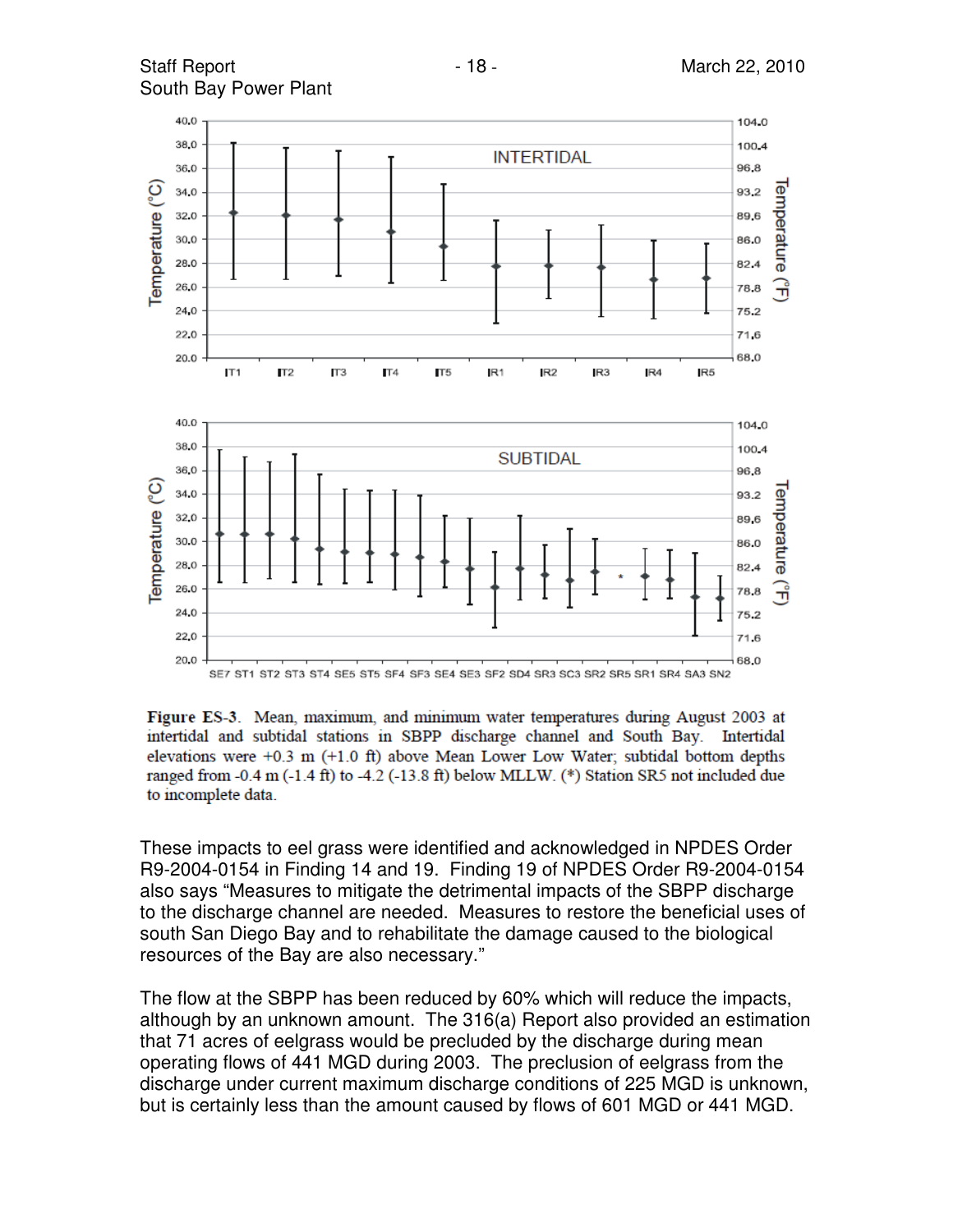Based upon available information, allowing the discharge to continue for the remainder of the permit term does not pose an unacceptable risk to human health or the environment. Any proposed discharge beyond 2010, however, must be evaluated to determine whether it endangers human health or the environment in the longer term.

## **g. Benthic Organisms**

As found in Order No. R9-2004-0154, the biotic communities in the immediate vicinity of the discharge point and in the discharge channel have been degraded by exposure to the once-through-cooling water discharge from the SBPP. The degradation to the biotic communities is due to several factors, including elevated temperature, flow volume, and flow velocity. The degradation to biotic communities includes a lower diversity of benthic invertebrates residing in the near field stations of the discharge channel compared to those in reference stations outside the discharge channel. Furthermore, certain invertebrate species (including polychaete worms and amphipods) are largely absent in near field stations of the discharge channel. These species were found in abundant quantities in reference stations outside the discharge channel. Additionally, certain invasive species were found in high numbers at field stations at the discharge location. The absence of polychaete worms and amphipods from the discharge channel and dominance of tolerant invasive species demonstrates that the thermal regimes of the discharge channel are adversely impacting native indigenous populations. Furthermore, it is important to note that the Benthic Response Index (BRI) was specifically developed for unvegetated subtidal habitat that is not subject to thermal impacts. Thus, the calculation and comparison of BRI scores between sites that are unvegatated and subject to thermal impacts to those that are not may not be accurate for the observational detection of any discharge impacts.

These impacts were identified and acknowledged in NPDES Order R9-2004- 0154 in Finding 14 and 19. Finding 19 of NPDES Order R9-2004-0154 also says "Measures to mitigate the detrimental impacts of the SBPP discharge to the discharge channel are needed. Measures to restore the Beneficial Uses of south San Diego Bay and to rehabilitate the damage caused to the biological resources of the Bay are also necessary." These impacts were identified in NPDES Order R9-2004-0154 and the flow at the SBPP has been reduced by 60% which will reduce the impacts, although by an unknown amount. Based upon this information, allowing the discharge to continue for the remainder of the permit term does not pose an unacceptable risk to human health or the environment. Any proposed discharge beyond 2010, however, must be evaluated to determine whether it endangers human health or the environment in the longer term.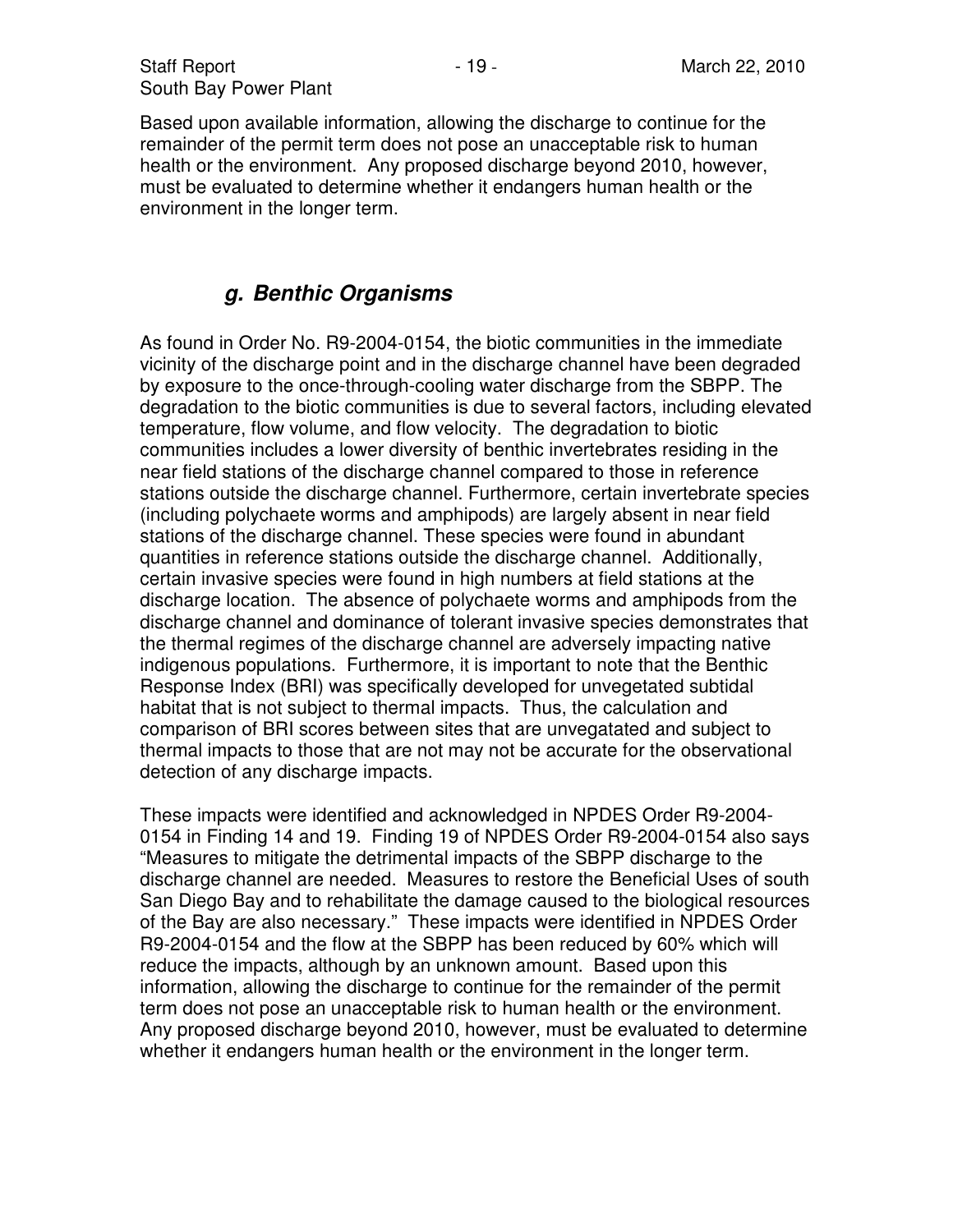#### **h. Turtles**

At the San Diego Water Board's December 16, 2009 meeting to ratify the permit modification, Dr. Jeffrey Seminoff, Director for the Marine Turtles Research Program for U.S. National Marine Fishery Service, testified that SBPP has not had any ill effect on the Eastern Pacific Green Sea Turtles which reside in the Bay, and that expedited closure of the plant will not benefit the turtles. He also testified that the turtles will remain in San Diego Bay, with or without the warm water associated with the power plant discharge. Dr. Seminoff has been studying the green turtles for almost 20 years and is a nationally recognized expert on sea turtles. Mr. Seminoff has noted that the discharge channel is a key resting site for green turtles, and that conditions in the channel are very favorable for the turtles. The warm water increases growth rates of the turtles, helping the population to recover more quickly from former exploitation (unrelated to the SBPP). The aggregation of green turtles in and around the plant illustrates that this is a good quality, inviting habitat for this endangered species. Because green turtles do not depend on eelgrass in the bay, the health of the eelgrass systems does not affect the turtles.

Dr. Seminoff's testimony is supporting documentation that the water quality for the turtles is adequately protected by NPDES Order No. R9-2004-0154 for SBPP. Based upon this information, allowing the discharge to continue for the remainder of the permit term does not pose an unacceptable risk to human health or the environment in the short term. Any proposed discharge beyond 2010 will be evaluated to determine whether it endangers human health or the environment in the longer term.

## **i. Entrainment and Impingement of Fish**

Duke Energy submitted a report titled "SBPP Cooling water Study Effects on San Diego Bay, Volume II: Compliance with Section 316(b) of the Clean Water Act for the South Bay Power Plant, August 12, 2004" (316(b) Report) as part of their NPDES Permit application. This report discusses the effects of entrainment and Impingement.

#### Entrainment

The 316(b) Report indicates that larval forms of five taxa make up 99 percent of the entrainment impacts. These include a CIQ goby complex (complex made up shadow, arrow and cheekspot gobies), anchovies, silversides, blennies and longjawed mudsuckers. The 316(b) Report indicates that a number of models (fecundity hindcasting [FR], adult equivalent loss [AEL] and empirical transport model [ETM]) were used to determine adult losses as it corresponds to larval entrainment losses. The report identifies that 13 percent of the anchovies adult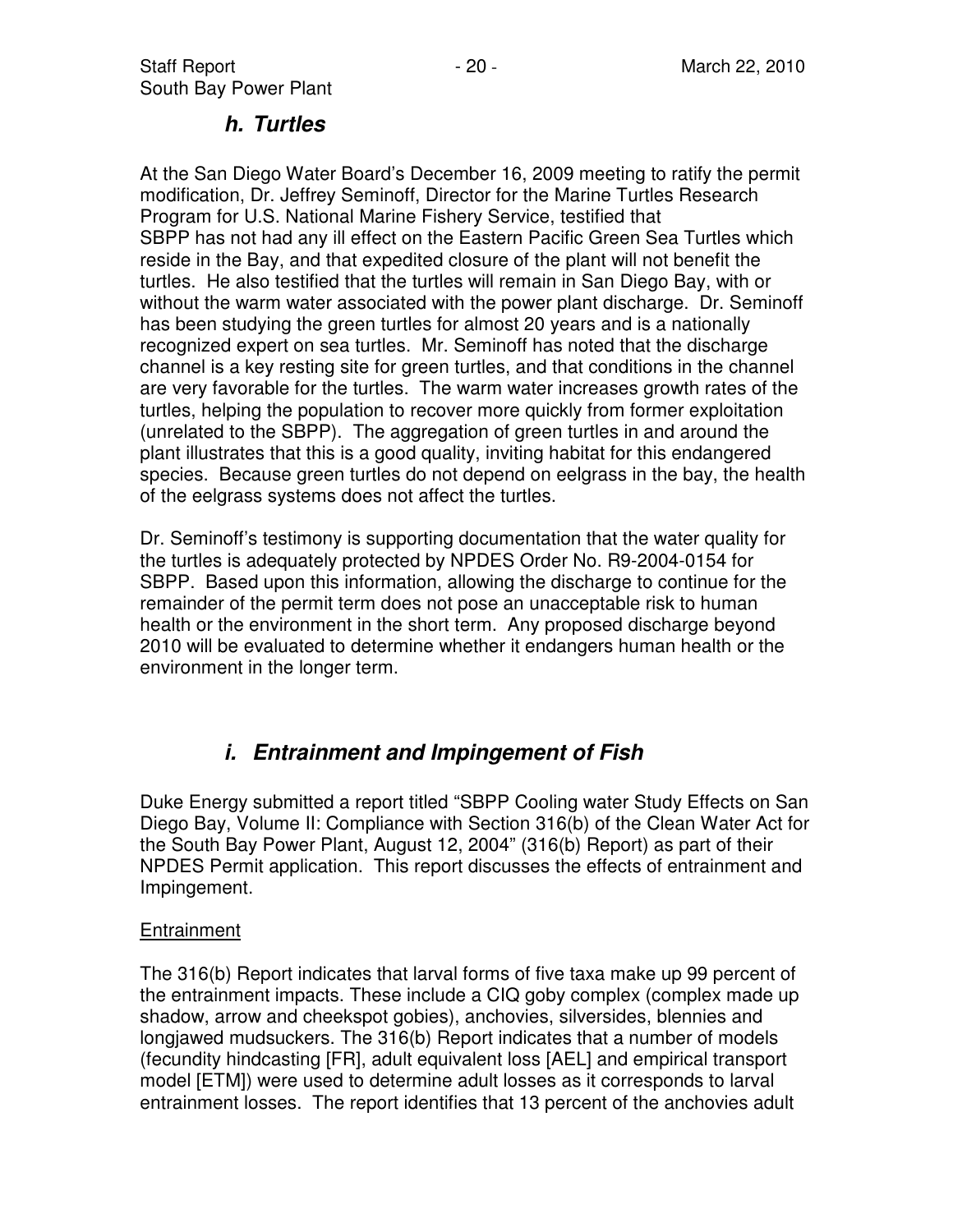population and 15.1 percent of the silverside adult population in the source water would be lost annually due to larval entrainment losses. The report indicates that in 2003 approximately 27 percent of the goby complex larval from the source water population was lost and 50 percent of the longjawed mudsucker larval population was lost due to entrainment.

According to the Fact Sheet (page 32) to Order No. R9-2004-0154, the San Diego Water Board considers these larval and equivalent adult fish losses to be significant. The Department of Fish Game and the National Marine Fisheries Service have both indicated that these larval and equivalent adult fish losses are significant and would have an adverse impact on source water populations in south San Diego Bay.

#### Impingement

Based upon the collection of 50,970 fishes with a total weight of 74 kg over 52 weeks of actual operating flow rates, the annual impingement of fish under full operating flow rates was estimated by the 316(b) Report to be 385,588 individuals weighing 556 kg.

The most abundant taxon both numerically and by weight impinged was anchovies, comprising 93 percent by number and 40 percent by weight of all fishes impinged. Most of the fish impinged (over 96 percent of the total abundance and 87 percent of the total biomass) were not commercially or recreationally fished species. The 316(b) Report claims that estimated impingement effects, under peak operation conditions, are minimal and indicates that SBPP operation represents a low potential risk to taxa populations.

The alternate technologies, designs, and operational and maintenance features evaluated in the 2003 316(b) Report are closed-cycle cooling water systems, behavioral barriers, and physical barriers. Wet/dry hybrid cooling towers using untreated wastewater or desalinated water was the only viable closed-cycle cooling system evaluated for use at the SBPP.

The 316(b) Report evaluated these options and eliminated them because of the short-term nature of Duke Energy's SBPP lease with the Port of San Diego, which expired in 2009. There would not be enough time to design, permit, and construct the closed-cycle cooling water systems, behavioral barriers, or physical barriers. The 316(b) Report also conducted a cost\benefit analysis for these options which indicated that the costs (amortized over the 5-year, expected, remaining life of the plant) were wholly disproportionate to the environmental benefits gained based on the entrainment/impingement data collected in 2003.

The 316(b) Report concluded that these technologies traded decreases in impingement of larger organisms for increased environmental impacts on other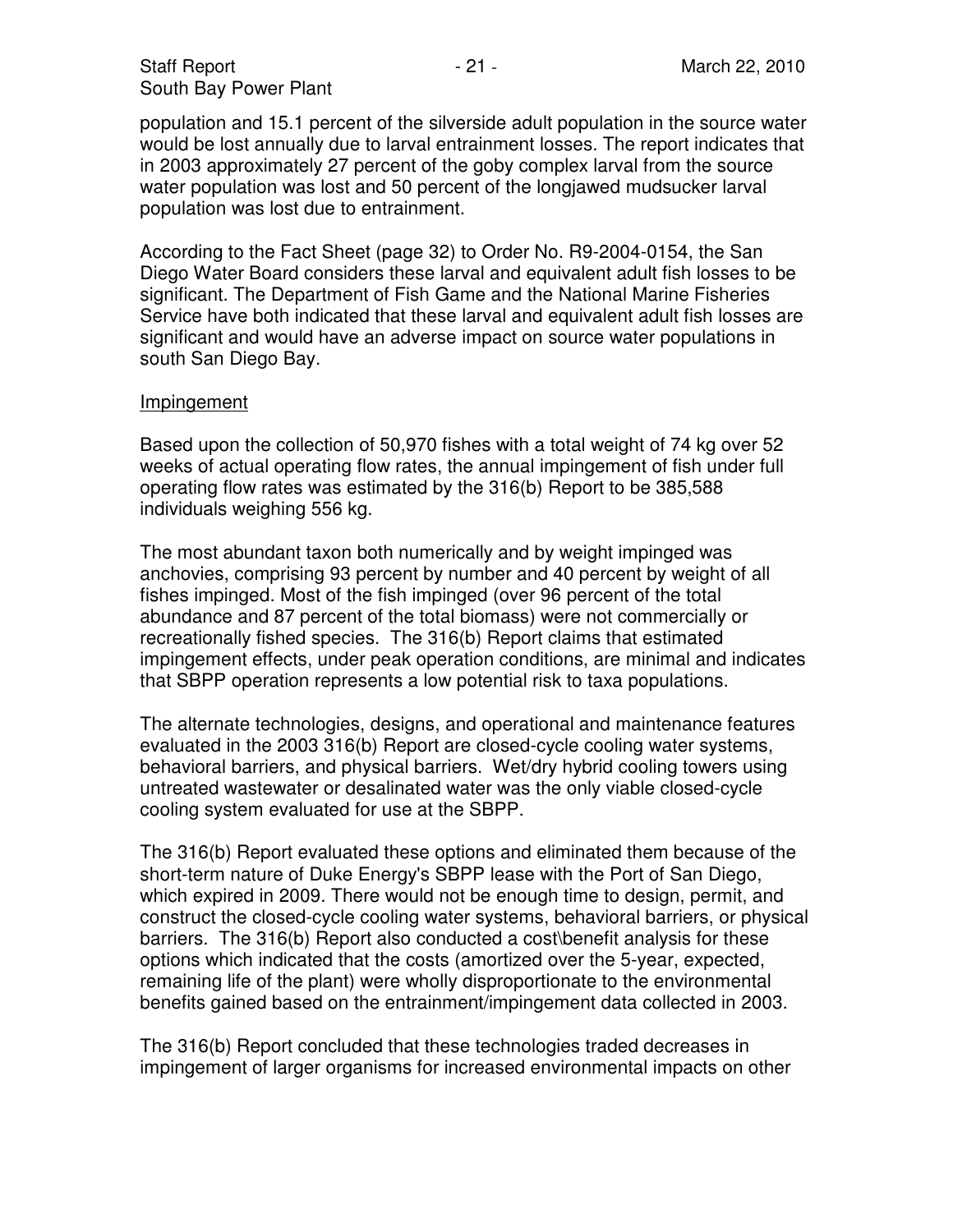Staff Report **- 22 - March 22, 2010** South Bay Power Plant

life stages, sizes, or types of organisms and therefore do not represent Best Technology Available (BTA) for the SBPP intake.

The 316(b) Report recommended that the existing fish return system be upgraded to reduce bird predation and that the trough be extended so that it returns impinged organisms into deeper water. The 316(b) Report concluded that the existing shoreline vertical traveling screen represents the BTA. This conclusion is based on the relative insignificant entrainment and impingement effects (including no population-level effects) and consideration of various alternative technologies, including potential for further reducing entrainment and impingement losses, engineering feasibility, and cost-effectiveness, as outlined in the guidance manual (USEPA 1977).

The USEPA indicated that the 5-year plant life amortization schedule utilized by Duke Energy to conduct a BTA cost analysis is not justified because the SBPP is likely to continue operation after Duke Energy's SBPP lease with the Port of San Diego expires in 2009. The USEPA recommended that a standard long-term operating (20 years) schedule be used in the BTA analysis. A long-term amortization schedule may render alternate screens and fish return technologies cost effective in reducing entrainment and impingement losses. NPDES Order No. R9-2004-0154 required a comprehensive demonstration study on intake structures to address USEPA's concerns and to re-evaluate compliance with Clean Water Act Section 316(b).

#### Clean Water Act Section 316(b)

Section 316(b) of the Clean Water Act requires that the location, design, construction and capacity of cooling water intake structures reflect the Best Technology Available (BTA) for minimizing adverse environmental impacts including entrainment and impingement.

On February 16, 2004, the USEPA published a final rule to implement Section 316(b) of the Clean Water Act. This rule (40 CFR 125, Subpart J, Requirements Applicable to Cooling Water Intake Structures for "Phase II Existing Facilities" Under Section 316(b) of the Act) established location, design, construction and capacity standards, for cooling water intake structures at existing power plants that use the largest amounts of cooling water (i.e. greater than 50 MGD). The new rule went into effect on September 7, 2004.

As a result, NPDES Order No. R9-2004-0154 required Duke Energy to conduct a comprehensive demonstration study on intake structures to address the provisions of the new Clean Water Act Section 316(b) rule.

Litigation following the 2004 316(b) rule's adoption led USEPA to suspend Phase II in 2007. The Second Circuit Court decision (known as the Riverkeeper II decision) remanded several significant provisions of USEPA's proposed Phase II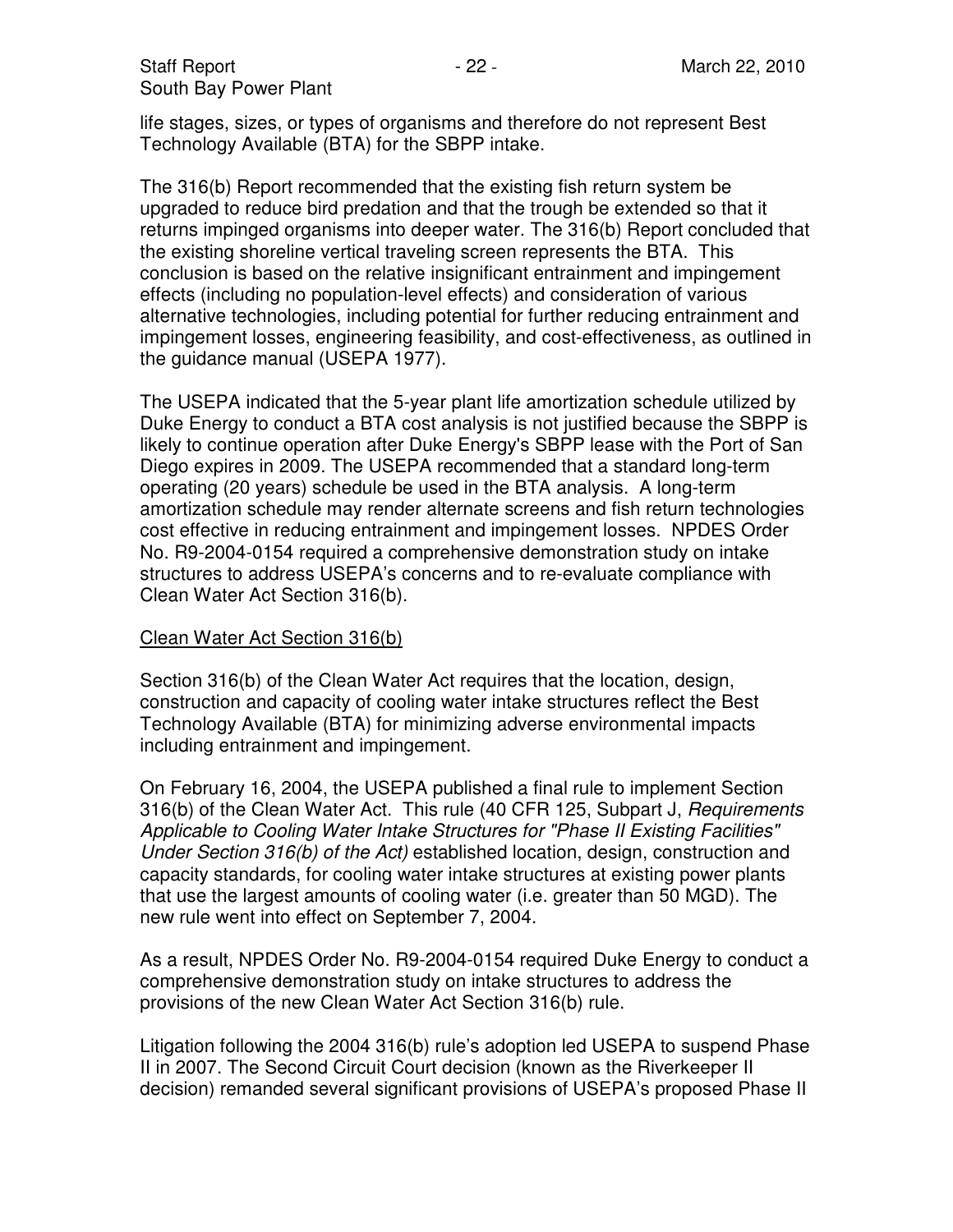regulations establishing uniform performance standards for large existing power plants. This suspension remains in effect until such time that further direction is provided by either USEPA or the State Water Resources Control Board. USEPA directed NPDES permitting authorities to implement Section 316(b)'s requirements for existing facilities using best professional judgment (BPJ), the same guidance that has been in place since 1977. When USEPA suspended this 316(b) rule, the San Diego Water Board suspended the requirements to conduct the comprehensive demonstration study on intake structures to comply with Section 316(b) by letter dated June 1, 2007. To date, the San Diego Water Board has not renewed the permit nor undertaken a new best technology available analysis. Such an analysis would be required if Dynegy submits an application to discharge from the SBPP beyond 2010.

The State Water Resources Control Board (State Water Board) is considering a Draft "Policy on the Use of Coastal and Estuarine Waters for Power Plant Cooling" (OTC Policy). The proposed OTC Policy will establish technologybased standards to implement federal Clean Water Act section 316(b) and reduce the harmful effects associated with cooling water intake structures on marine and estuarine life including impingement and entrainment. The proposed OTC Policy would apply to the 19 existing power plants (including South Bay Power Plant) that currently have the ability to withdraw over 15 billion gallons per day from the State's coastal and estuarine waters using a single-pass system, also known as once-through cooling. Under the current proposed OTC Policy, SBPP would be required to achieve significant reductions in entrainment and impingement through a compliance schedule by December 31, 2012. The State Water Board is expected to consider the proposed OTC Policy in spring 2010.

#### Evaluation

NPDES Order R9-2004-0154 terminates the discharge from SBPP on December 31, 2010 or the date CAISO determines that RMR services from Units 1 and 2 are no longer needed, whichever occurs first, absent further action by the San Diego Water Board. Because of this termination clause in NPDES Order R9- 2004-0154, the NPDES Order can not be administratively extended beyond December 31, 2010. If the Dynegy proposes to discharge beyond 2010, a new application will need to be submitted which demonstrates compliance with Clean Water Act Section 316(b), likely through the State Board's Policy. In the absence of an effective OTC Policy, CWA section 316(b) would require the San Diego Water Board to use its best professional judgment to determine what constitutes best technology available to minimize adverse environmental impacts associated with the once through cooling intake structures if it were to consider issuing a new NPDES order for SBPP. The San Diego Water Board would also consider whether proposed discharge beyond 2010 endangers human health or the environment within the meaning of 40 CFR section 122.64(a)(3) which can serve as a basis for denying a permit application.